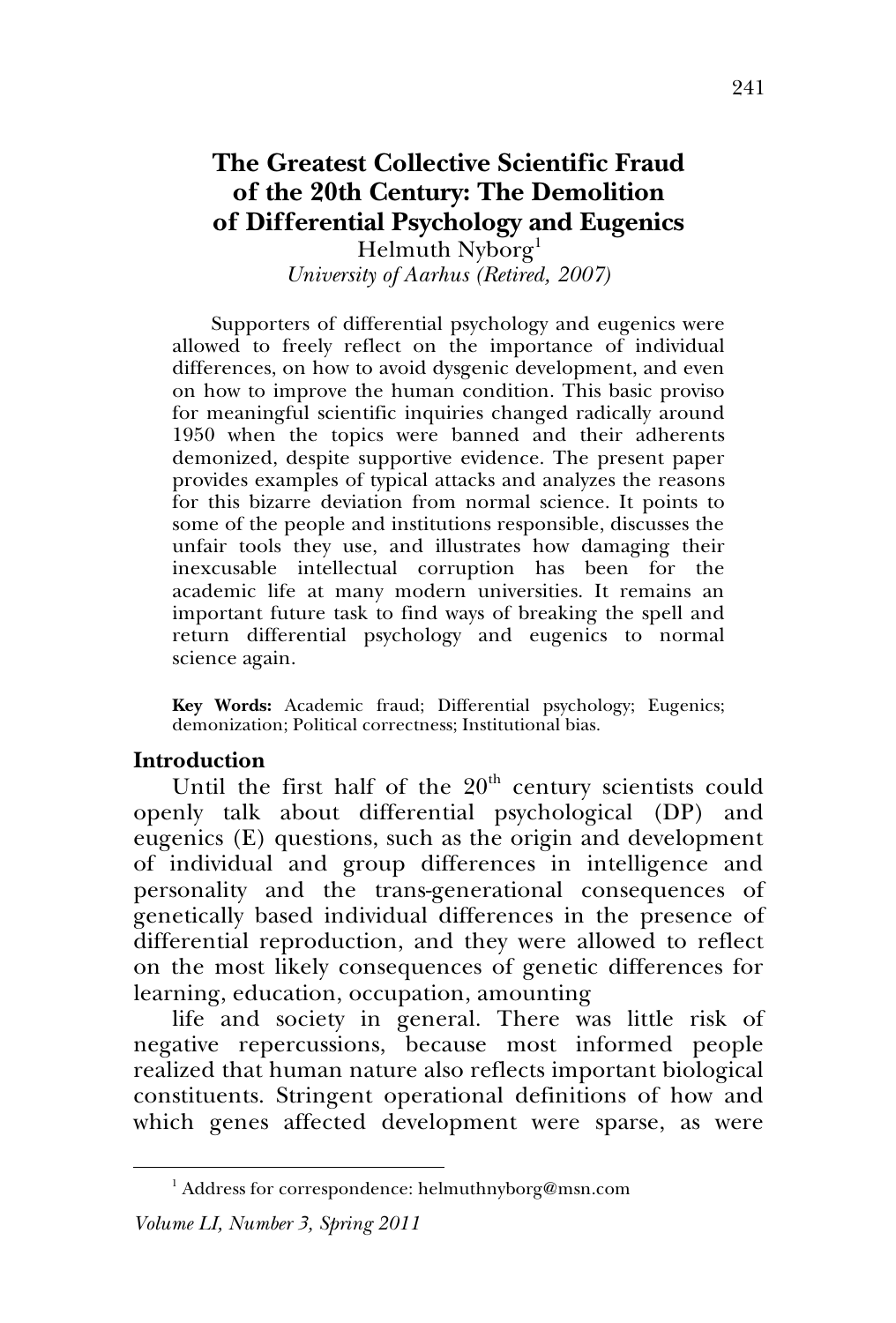knowledge of the precise nature of presumed environmental impacts. However, this has never prevented creative scientists from hypothesizing and testing all sorts of ideas believed to explain the development of individuals, groups and nations, and from discussing how to improve the human condition.

This is normal science, but it all changed radically around the mid- $20<sup>th</sup>$  century. Notions of the human mind as a blank slate became common during the 1930s, and "… behaviorism and hostile anti-nature attitudes [came to] dominate, fuelled partly by communist ideology, partly by Nazi misuse of eugenics to promote nasty genocide programs (Nyborg, 2003, p. 451). DP and E fell into disrespect. Entire research topics were condemned, and specialists in the areas became increasingly demonized. Respected departments, learned societies, and journals closed or changed their name to something more "innocent" sounding, e.g. from *Eugenics Education Society* to *Galton Institute* in London, from *Eugenics Quarterly* in 1969 to *Annals of Human Genetics*, and from the *American Eugenics Society* to the *Society for the Study of Social Biology,* in 1973. Prominent proponents of DP and E became increasingly disgraced, sacked or even threatened with their life, and had good reason to worry about their career and family. Some self-censored or left the fields to take up less risky and more profitable mainstream research. Some discretely compiled relevant data for publication in more friendly times. Then, of course, there were the few stalwart scientists who dared stand up against the strong headwind and openly continue their research. They had to endure unbelievably vicious attacks from angry colleagues, hateful laypersons, and a biased press. The eugenicists "all ran for cover" and reclassified themselves as population scientists, human geneticists, anthropologists, demographers and genetic  $\overline{\text{c} \text{ounds}}$  (Glad, 2006).

These bizarre changes marked an extraordinary deviation from normal science. Typically scientists flesh out all sorts of theories great and small, well knowing that the more unexpected a theory is, the closer will it be subjected to critical scrutiny in the long self-correcting process of scientific advance. Then, their theory will either solidify or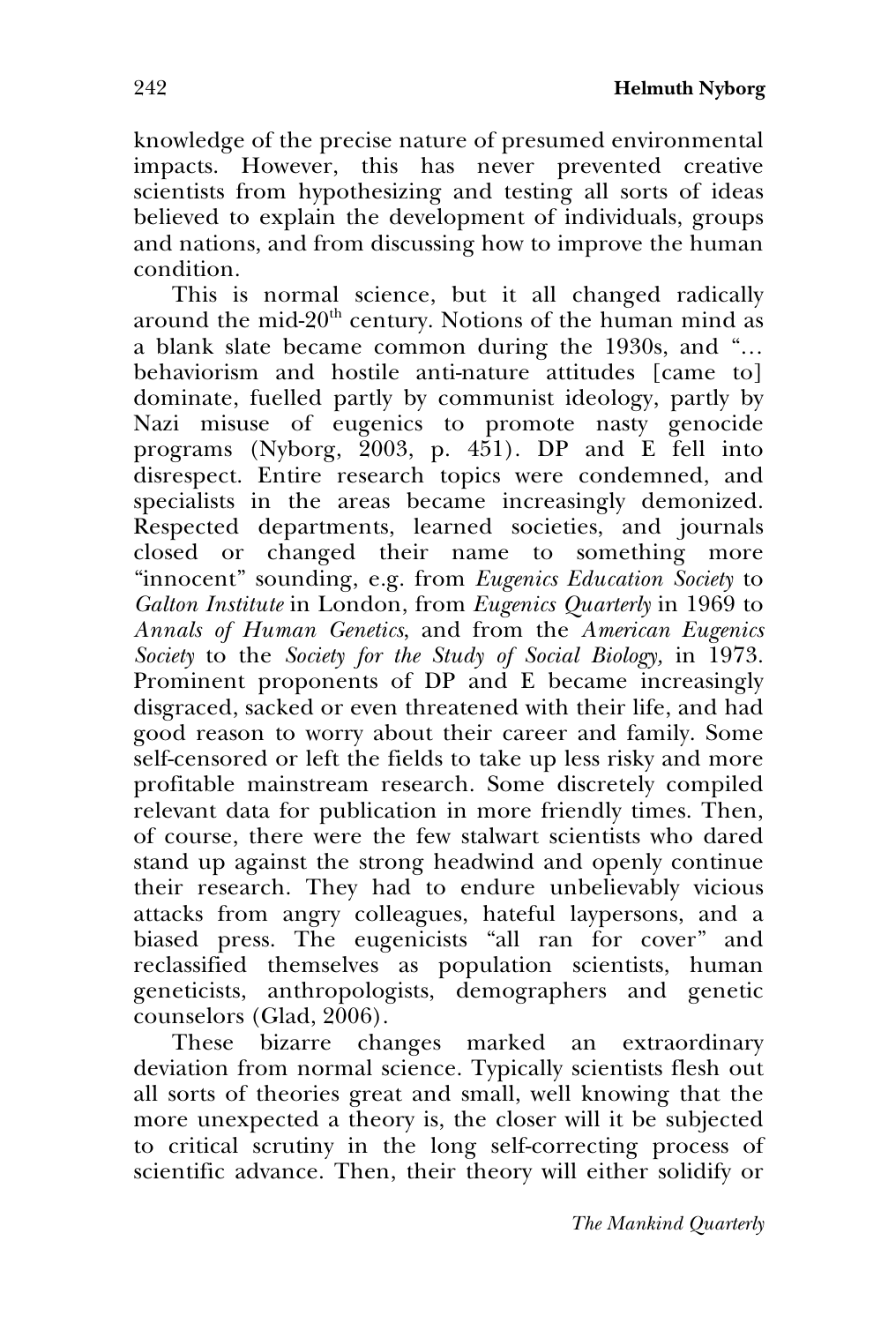suffer oblivion – fast or slow pending on the amount, quality and direction of further evidence. Some theories live an entirely unsubstantiated life right until their pigheaded proponents pass away. Some long-dead theories become revived as new positive evidence piles up. Such variation is part and parcel of normal science. Precisely the opposite happened in the case of DP and E, and the present chapter presents an attempt to understand the reasons and consequences of this odd and indeed counterintuitive development in academic life. It further discusses what can be done to restore DP and E to their proper scientific position.

## **Principles of Demolition**

Examination of the enormous and widely dispersed antagonistic popular press and critical scientific literature leads to a truly astonishing observation: Animosity rises almost exponentially as more and more solid evidence favors DP. Adoption studies, begun in the first third of the  $20<sup>th</sup>$ century (Leahy, 1935; Burks, 1928), began to convincingly demonstrate genetic influences on IQ, as did later studies by Skodak and Skeels (1949). The later first large-scale large longitudinal study of twin IQ detailed the development and confluence of genetic and environmental factors (Wilson, 1983), and an impressive review of genetic research by Erlenmeyer-Kimling and Jarvik (1963) suggested definitive heritability of general intelligence (*g*). Virtually every major, well designed study ever after has found genetic influences on abilities, personality traits and attitudes. E suffered a similar misfortune in the face of steady growing empirical support (Lynn, 2001a, p. vii).

Rational explanations for such abnormalities are out of the question, so we have to look for irrational explanations. One way is to identify the motives behind, and line up the tools used in the act of demolition to see how it happened, but this is not without problems, as the diverse nature of oppositional forces seems at first to elude any simple account. Then again, ruthless application of Occam's razor to the immense critical literature eased the explanatory burden somewhat, and use of the razor led to the identification of two major groups of critics.

The first draws inspiration from the academic left (AL),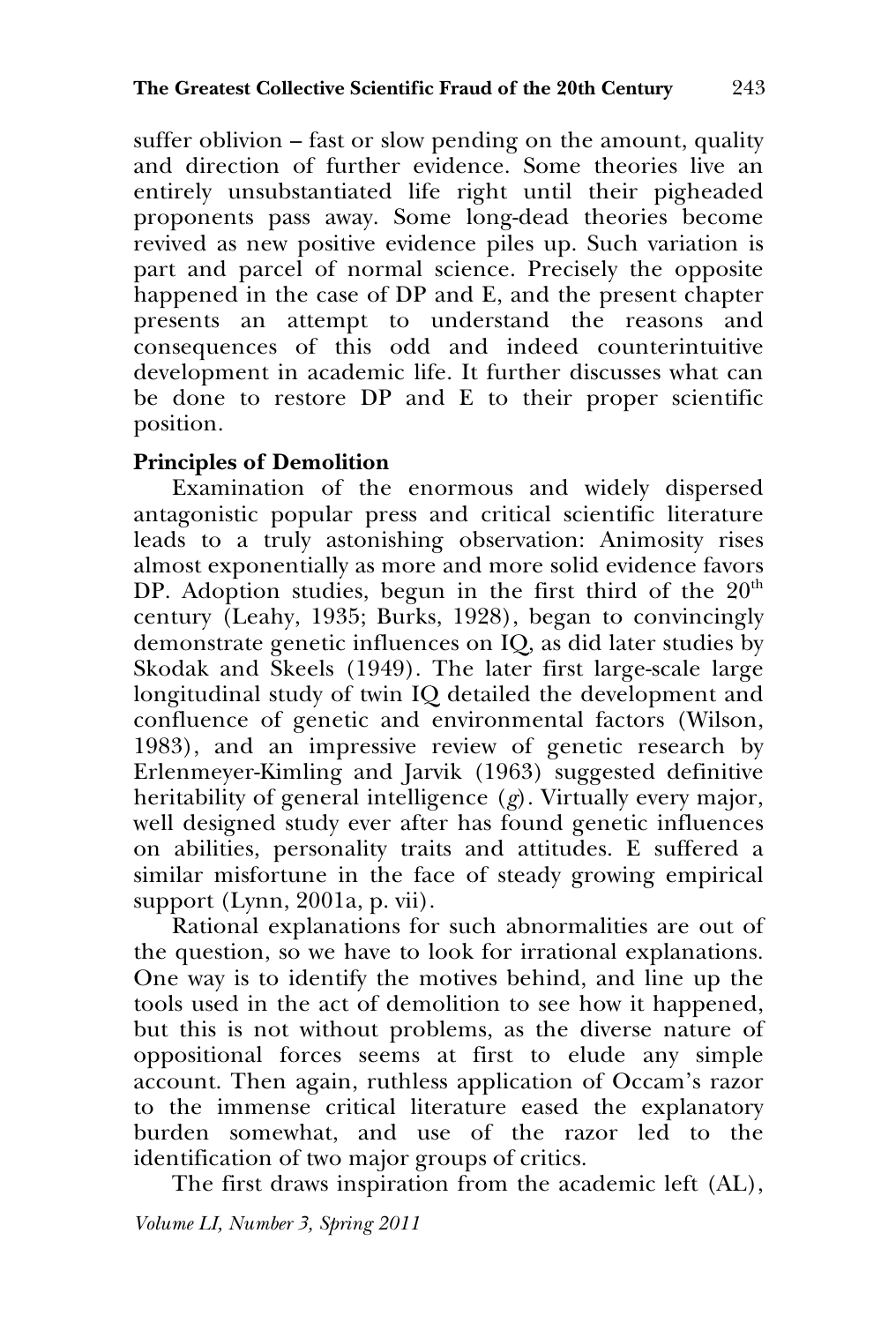whose members believe that evolution can work without genetically based individual differences, and from religious people, who are burdened by an internally consistent ideological edifice and are guided primarily by moral indignation. Its growing aversion can be understood in terms of the first inverse principle of DP and E demolition:

The more *feeling moralists* and the *religiously disposed* become offended, the first by evidence of individual genetic restrictions, the second by evolutionary principles, the more they will actively oppose DP and E research.

The second group of critics is a highly mixed group of professional, semi-professional, interested laypeople, feminists, and political ideologues, all united by the idea of equality – the belief that people are in principle genetically and/or phenotypically equal. Their problem is not so much moral or religious indignation, but rather the stubborn phenotypic existence of inequality in society of educational and occupational outcomes. They wish to eliminate current individual differences in educational and occupational areas, as they see them as a result of unfair discrimination. They find the currently increasing economical, political or global inequality unacceptable, and want to bring it under societal and political control in order to eliminate it. They have no particular problem with the production of solid DP documentation for large individual and group differences, as they take it as a useful reminder of much needed, radical, and long-overdue societal changes and feel completely justified in demanding equal access and outcome for all in all areas of society. They even systematize some of the archival evidence on the differences, themselves. They warmly support international harmonization and globalization programs, and recruit AL (academic liberal) sympathizers who believe in an ideal society where the right culture makes the right citizen, such as in the former Soviet Union. They actively support future social scientists who are not prepared to accept an unequal world "as is" and who seek quick fixes for changing the world to a much better "should be" place. They wholeheartedly support equality programs in progressive universities and trade unions, and demand politically predefined racial- and sexual quota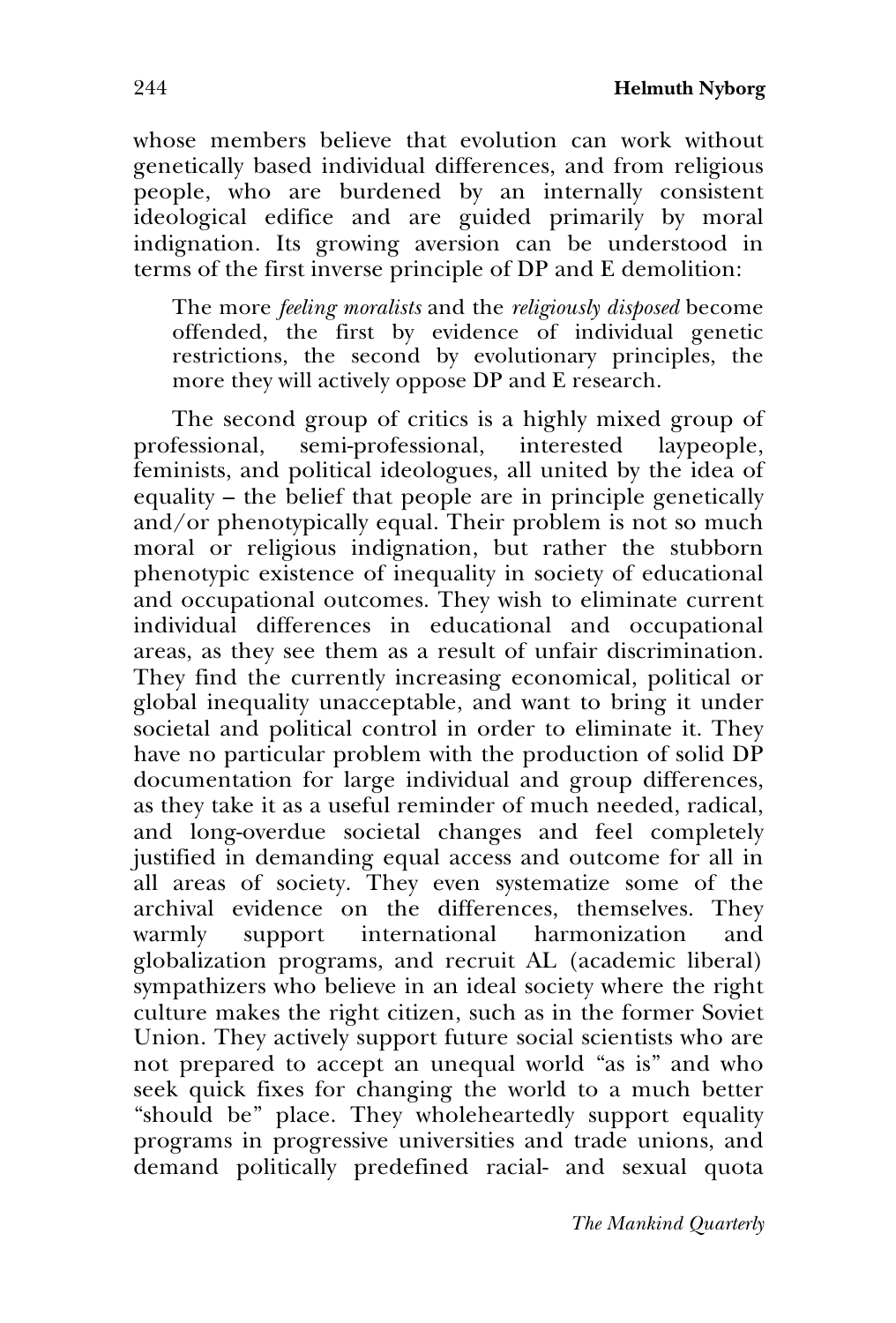systems. Many of the academics and publicists in this group make their careers by telling well-intentioned, honest, but poorly informed people what they want to hear. It is food for thought that early eugenicists promoted equality of opportunity (e.g. Crew, Darlington, Haldane, et al. (1939), but that their method to achieve equality of outcomes, namely a reduction in the prevalence of harmful genes, is completely beyond the planning horizon of today's opportunistic social engineers.

The aversion of this group of critics can be characterized by the second inverse principle of DP and E demolition:

The more the pragmatic-opportunistic critics produce or become exposed to evidence of genetic and evolutionary restrictions on educational, occupational, sexual, racial and global equality, the more they will attack notions of restriction, typically in form of *ad hominem* attacks rarely used by supporters of genetic causes for individual differences.

The widely scattered literature finally indicated that "feeling moralists", "the religiously disposed" and "pragmatic opportunists" are equally prepared to use scientifically unacceptable tools to up-scale their deliberate destruction of DP and E. This observation led to an overall characterization of the phenotypic nature of the demolition:

The demise of DP and E is the end product of a slowly progressing multi-faceted, comprehensive, collective, morally or opportunistically based scientific educational, religious and political fraud. The intensity of the demolition appears to increase exponentially to the extent scientific evidence favoring biological restrictions builds up. The scientific findings cause defensiveness and aggressiveness in the protagonists of unscientific ideologies in the same way that criticism causes defensiveness and aggressiveness in an incompetent employee or politician.

This is a brief description of the greatest scientific collective fraud of the  $20<sup>th</sup>$  century. Others have called attention to the problem at regular intervals (e.g. Garrett, 1961; Eysenck, 1971; Rushton, 1995; Gottfredson, 1994, 2000; Nyborg, 2003), but without much of an effect. It may seem grossly unfair to some in times where so many "good"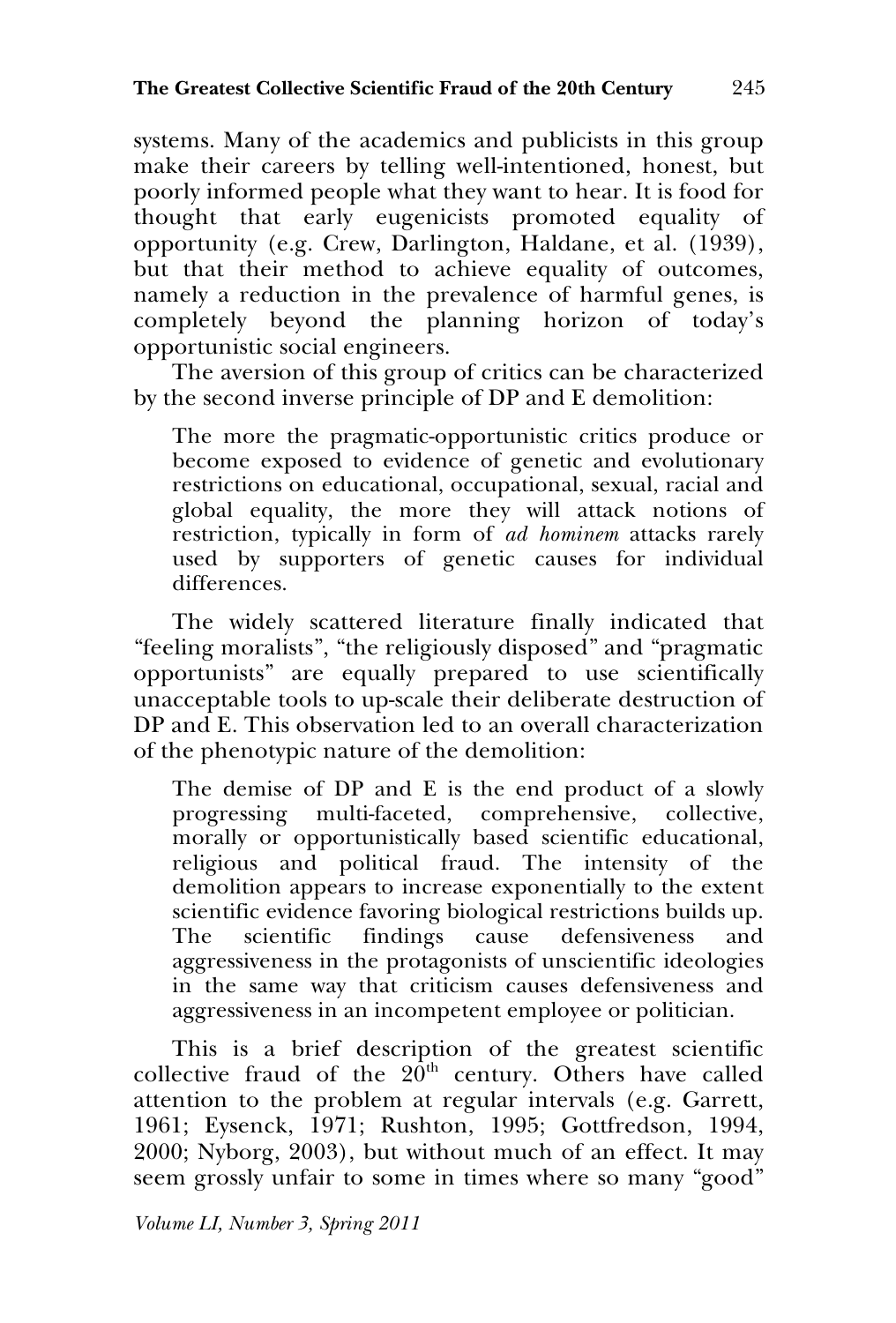scientists strive so hard to remedy the consequences of unfair individual and group difference, so I will use some space to justify the accusation in the following sections. First I briefly describe a variety of the unworthy attacks made by moralist and pragmatic opportunists, and then sketch some types of scientifically unacceptable tools and tricks they use (for details, see Jensen, 1972; Nyborg, 2003).

## **Prototypic Examples of Attacks**

*The Jensen IQ educability case.* In 1969 the American educational psychologist Arthur R. Jensen from Berkeley University in California, USA, published an invited 100+ pages-long article in Harvard Educational Review (HER). Jensen's rhetorical title was: "How much can we boost IQ and scholastic achievement?" The short answer was: "Not much". Basically, the article acknowledged the empirical existence of individual and race differences in intelligence and documented the failure of compensatory education. It suggested that a purely environmental hypothesis perhaps no longer sufficed, and that help for the disadvantaged better acknowledges the differences. Despite Jensen's careful formulations on heritability, the article evoked strong moral indignation in group 1 critics, and the suggestion of biological restrictions on learning and the failure of compensatory education enraged group 2 critics. This single paper elicited an unprecedented storm in the public press, and a flood of furious and vitriolic articles and books followed, culminating in threats of bombs in his house. The reactions made Jensen exclaim "Most of the main points of my [HER] article were never mentioned, being completely displaced by the racial issue, which was often a grotesque parody of what I had actually written" (Jensen, 1972; also see Eysenck, 1991; Nyborg, 2003, p. 453). Harassed at lectures and subjected to various threats, Arthur Jensen had to be accompanied by body guards whenever on campus, and he was forced to leave his private home after realistic threats. The many irate reactions to this single wellresearched paper illustrated what was in store for other DP researchers, as all the attacks reveal an astounding degree of uniformity.

*The Cyril Burt nature-nurture twins case*. This attack was announced by critics to reveal "the greatest hoax of the 20th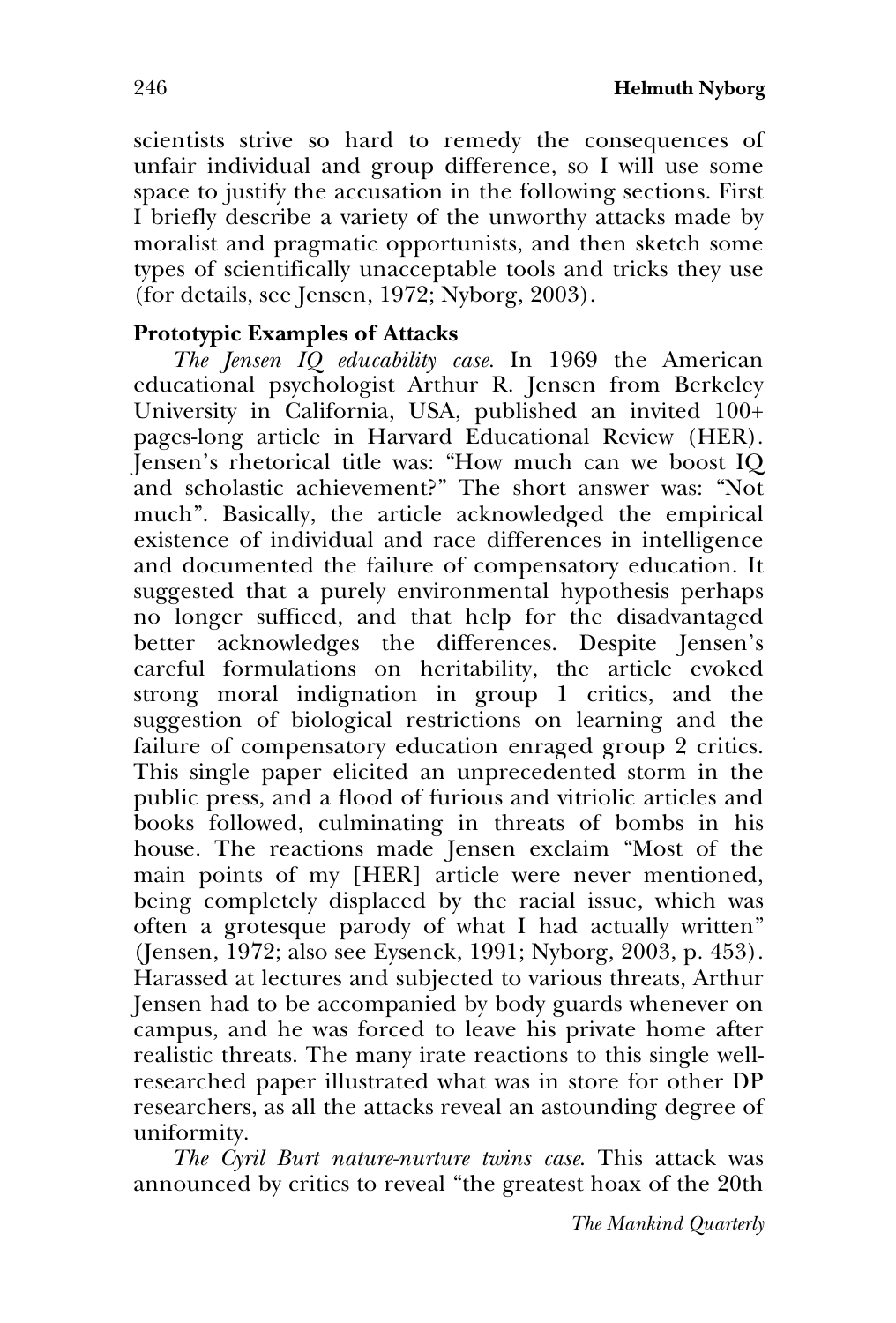century," and its public exposure was meant to deliver the final blow to notion of high heritability of IQ. Here, a prominent pioneer in the study of individual differences in intelligence and education, Sir Cyril Burt from the University of London, UK, was accused of massive fraud. It was alleged that he had "invented" two non-existent coauthors and reported identical heritability coefficients, to the point of  $\overline{3}$  decimals, in three studies with differing numbers of twins. Alleging this his critics claimed that this illustrated the rotten nature of DP and genetic determinist research. When I later asked professor Hans Eysenck from the University of London, who worked for some time as an assistant to Burt, about the missing co-authors, he said: "Why didn't the critics ask me. I have met them both!" (personal communication, 1995). Joynson (1989) found that the accusations were ill- founded, and Fletcher (1991) concluded that the alleged fraud was "not proven". Moreover, Burt's correlations of IQ scores for monozygotic twins brought up apart (i.e.  $0.77$ ) is well in line with the weighted average of five other studies (i.e. 0.75; Jensen, 1992). The alleged hoax thus transpires as a deliberate framing of a prominent ID researcher in the higher service of "proving" no biological restrictions on IQ and educability.

*The Cattell race case.* The American Psychological Association (APA) decided in 1997 to award Raymond B. Cattell, one of the prime authorities on IQ testing and twice president of the APA, its gold medal for Life Achievement in Psychology for having collected solid data, developed methods, and formulated theories. The then 92 year old Cattell traveled from his retirement home in Hawaii to the Chicago meeting, only to be told that the ceremony had been cancelled. APA had "in the meantime", been informed that his "… writings were racist and advocated the separation of the races …", so it would appoint a special Blue Ribbon Panel to review the award (Whitney, 1997). One of the main critics appeared to be the national director of the Anti-Defamation League of B'nai B'rith, Abraham Foxman. He had informed APA that Cattell had "… exhibited a lifelong commitment to racial supremacy theories" (Hilts, 1997). Another critic was historian Barry Mehler from Ferris State University, Michigan, USA. Pearson (1991/1997) describes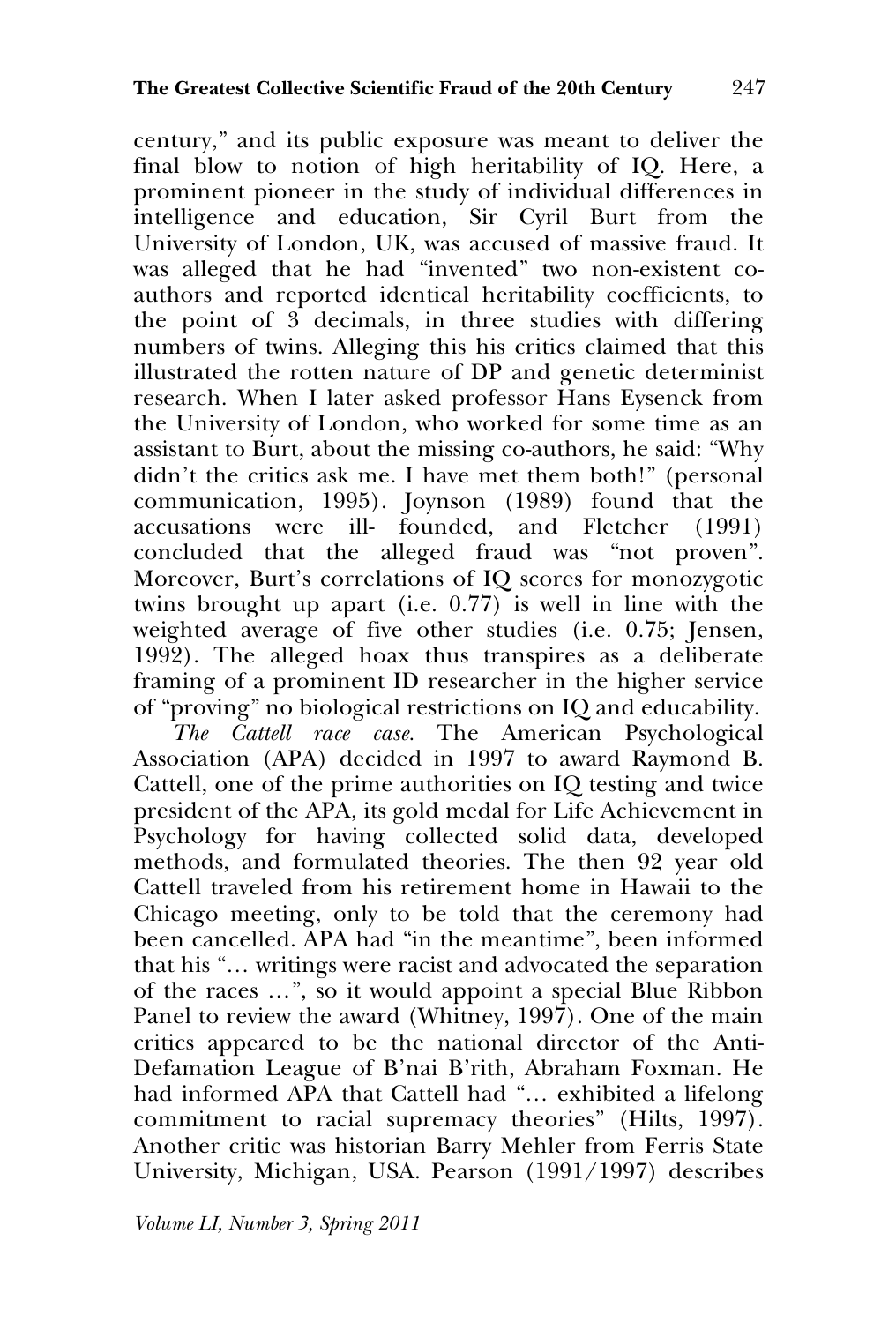Mehler as a person who rarely presents scientific evidence to contradict those he criticizes, but instead falls back on *ad hominem* attacks, labeling some of America's and Britain's finest scientists 'racists', 'Nazis', and 'Fascists' (more on Mehler later). Pearson provided a long list of prominent academics who had been attacked by Mehler, including Cattell (ibid. p. 262). Cattell died shortly after this without receiving the award.

*The Rushton race case.* J. Philippe Rushton from the University of Western Ontario in Canada offended equality adherents and anti-racists alike when he, based on empirical evidence, rank-ordered Orientals, whites, and blacks in accordance with more than 60 variables, such as brain size, fertility, temperament, personality, and intelligence. Rushton, who in addition to a Ph.D., holds a D.Sc. awarded for outstanding contributions to science, explained the pattern in term of r-K evolutionary theory (Rushton, 1988), but cautiously warned against generalizing from group averages to individuals and that his theory did not exclude the possibility of external intervention. Even so the press abounded with condemnation. The Ontario Premier and the Ontario Attorney General made it clear that "… all doctrines and practices of racial superiority are scientifically false  $\ldots$  [and]  $\ldots$  contrary to the policies of this government" and the Premier asked the president of the university to dismiss Rushton. So did the *Communist Party of Canada*, the *Urban Alliance on Race Relations*, and others. Characteristically, members of the *Academic Coalition for Equality* found that Rushton should not be allowed a platform to defend himself, and Barry Mehler from Ferris State University once again waved the Nazi card by alleging similarities between Rushton and the Nazis.

The university admirably refused to take action against Rushton, but then Mr. Matas, senior council for the *B'nai B'rith League for Human Rights,* told a newspaper (*Globe and Mail*, March 8, 1989) that the academic reputation of the University of Western Ontario was "foundering" because it refused to take action against Rushton. Matas asked that Rushton be fired, and demonstrators then occupied the psychology department, smeared swastikas on the walls, and wrote "racist pig live here" [sic] on Rushton's office door.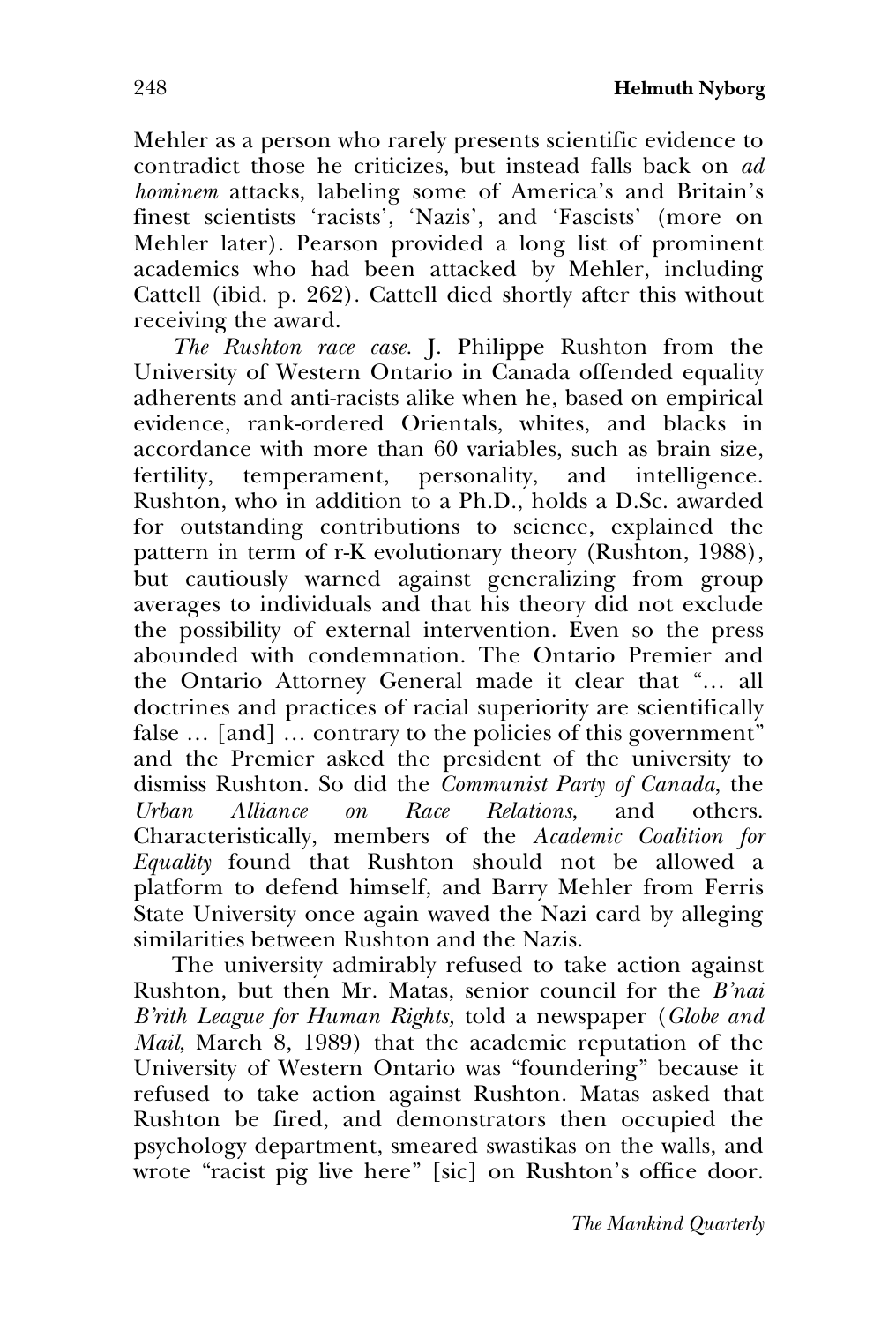On March 1989 the Attorney-General of the Province of Ontario ordered a police investigation of Rushton to check if his writings violated the federal criminal code of Canada, in particular paragraph 2, which read in part: "Everyone who …willfully promotes hatred against any identifiable group is … liable to imprisonment for a term not exceeding two years". Six months later the police concluded that Rushton was "…falling noticeably short of expected professional standards", but had not committed a federal offence. The Attorney-General of Ontario then announced at a press conference in November 1989, that Rushton's theories were "loony but not criminal", but this did not conclude the case, because the dean of Social Science, Emöke Szathmary, stated in the official university paper that there was no evidence to support his ranking ordering of the human races (Pearson, 1991/1997, p. 237). She emphasized that this was her own view, not that of the university, but the statement nevertheless revived the case with full force, and in July 1989 Rushton was given an unsatisfactory rating on his annual performance evaluation despite his eminent publication record. Three such evaluations in a row could mean dismissal. Rushton successfully appealed his case, but then in September 1989 the dean instructed him to videotape his undergraduate lectures, so that they could be presented in a private room without his presence. A faculty grievance committee later ruled to drop the arrangement again, but the first six weeks of his lecturing were often disrupted, and he was physically assaulted and had to go to the hospital for treatment. Various students and political organizations continued to demand Rushton's dismissal, and so did a parliamentary candidate for the *Marxist-Leninist Party* and member of the *Academic Coalition for Equality*. This brief account does little justice to Pearson's (1991/1997) more detailed coverage of the Rushton case.

*The James Watson sub-Saharan case*. In 2007, Nobelist James Watson told the press that he was worried about the low average IQ and future of African countries south of Sahara. This single remark made the academic and public ceiling come tumbling down upon his head. He apologised several times, but the battle was already lost: He first had to cancel a long planned international lecturing tour and then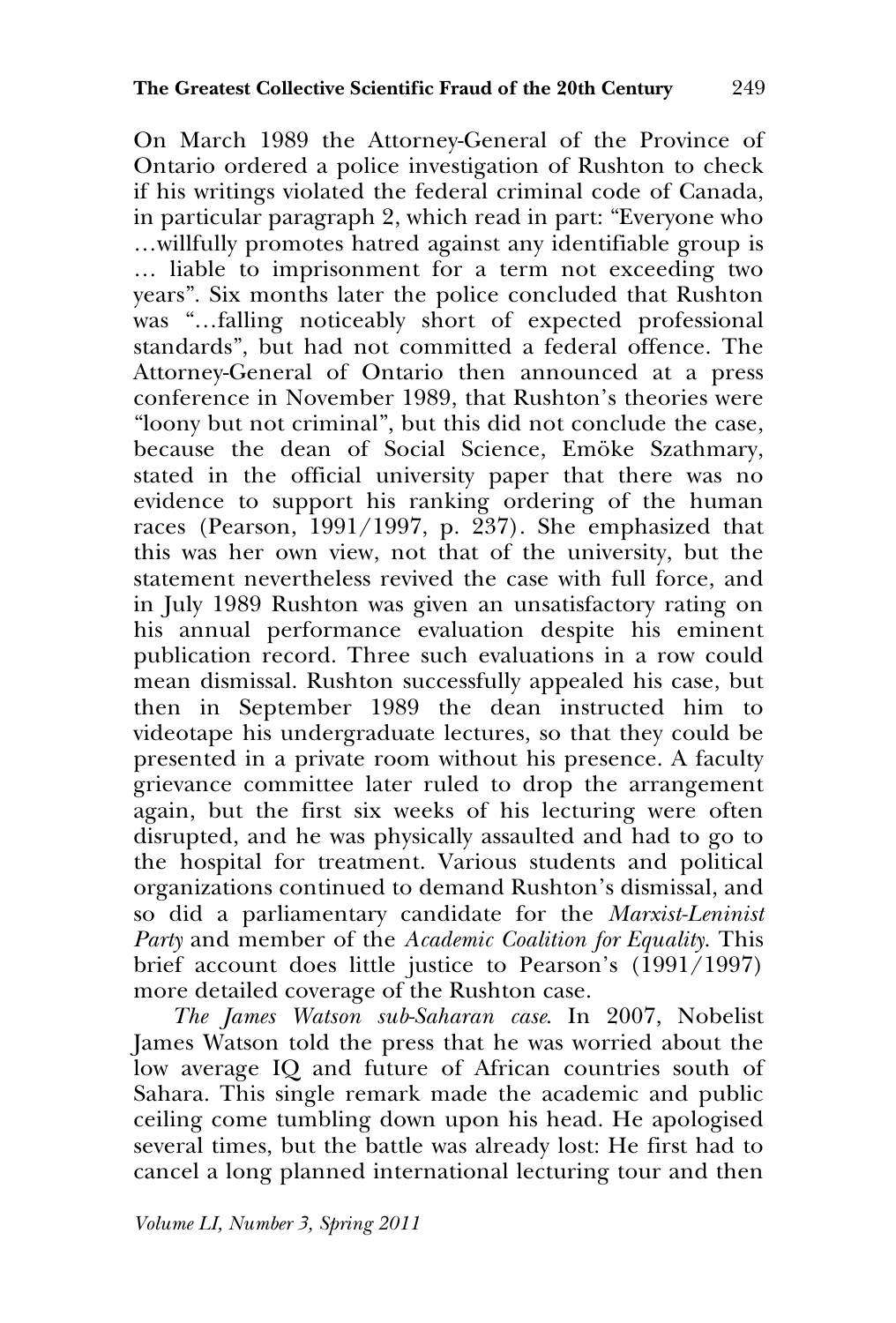had to leave his chair at the internationally acknowledged Cold Spring Harbor Laboratory in New York, which he himself had brought to fame. He was excoriated galore in the press and explicitly defamed by leading academics. His only sin was to refer to empirically verifiable data on low Sub-Saharan IQs, massively documented in mainstream peer-reviewed journals and books for more than a century  $(e.g. Lynn, 2006; Rushton & Jensen, 2005; 2008)$ . More details on the Watson case are in Charlton (2008), Malloy (2008), and Rushton & Jensen, 2008).

*The Helmuth Nyborg sex difference case.* Helmuth Nyborg (the author of this paper) from University of Aarhus in Denmark caused havoc in 2002 by reporting a minor average sex difference in intelligence. Hate letters and email threats began to pour in daily for months. Phone messages read: "We know where you live" and similar unkind things. The university switchboard was blocked for days with calls, mostly asking for Nyborg's removal from office. Instead of supporting a troubled scientist, the director of the psychology institute, Jens Mammen (member of the former Communist Party), immediately assured the press that he would investigate what he saw as a "serious case". He later gave Nyborg a first time unsatisfactory rating on the annual performance evaluation, after 40 years of widely published impeccable research. The dean, also an AL sympathizer, set up a committee with multi-page detailed instructions to investigate every part of in Nyborg's still uncompleted huge 30-year longitudinal project, of which the sex difference data constituted only a microscopic part. The committee was even asked to re-evaluate the sex difference article already published in 2005 in the peer-reviewed journal *Personality and Individual Differences*. The dean then suspended Nyborg in 2006 for bad research, but Nyborg submitted his case to an official governmental committee for proper research. This independent committee, chaired by a judge, found no sign of fraud, so the university had no choice but to reinstall Nyborg in his chair, from where he retired six month later, due to age.

Nyborg asked for emeritus status, but the reply made it obvious that the case had all the time been about unacceptable values. The new director of the institute,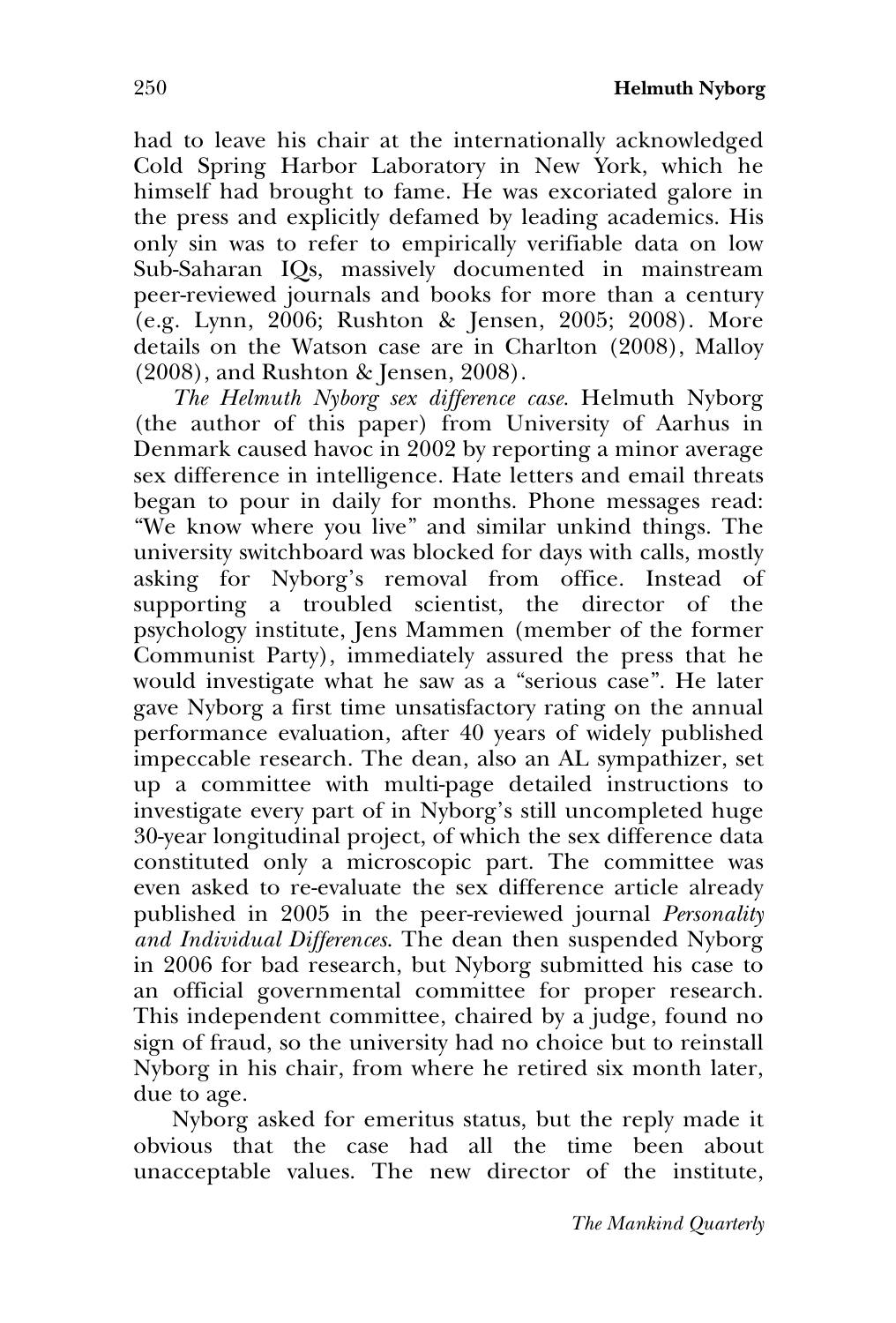professor Jeppe Jeppesen (also a vocal AL sympathizer), denied Nyborg emeritus status because, he said, Nyborg's values differed from those of his own, and from those he would like to see forwarded by the institute to the public. A succeeding director also refused emeritus status, but now for the reason that he had asked faculty members for their view and found that this would annoy about a third of Nyborg's former colleagues and thus represent a disturbance to the valued internal peace at the institute.

This hostile atmosphere dated many years back to occasions where Nyborg's lecture series on behavioral genetics was twice cancelled after massive resistance from a majority of AL sympathizers, and where the study board demanded that the obligatory literature list for a lecture series on the biological basis of child development was supplemented by "less biased literature". Another sign of collegial hostility was that a detailed critique of Nyborg's "natural science" position was secretly distributed by unknown individuals each year to new students before they attended his lecture series. These actions must be considered in light of the fact that, in Denmark, more than 50% of faculty self-admit that they are predominantly ALoriented. Among the remaining, nearly 20% voted for the Radical Left party favoring strong humanistic values (Tanggaard, 2003). Even eight years later dean Svend Hylleberg and former director Jens Mammen continued to feed the popular press with misleading information about the project, emphasizing its potentially provocative standard measures of normal pubertal body development, intimating pedophilic and Ku Klux Klan sympathies. The university rector, Lauritz B. Holm-Nielsen, saw nothing wrong with this (see www.helmuthnyborg.dk), and told the public press: "I have to pay primary attention to the picture the university paints of itself in the public, and secondary attention to research". Such statements reflect, in my understanding, a shift away from science toward the importance of branding, and can be observed in the many academically corrupt universities today.

*The Michael Bailey sexual orientation case.* After Michael Bailey published *The Man who would be Queen* (Bailey, 2003) he had to endure two years which "… were the hardest of my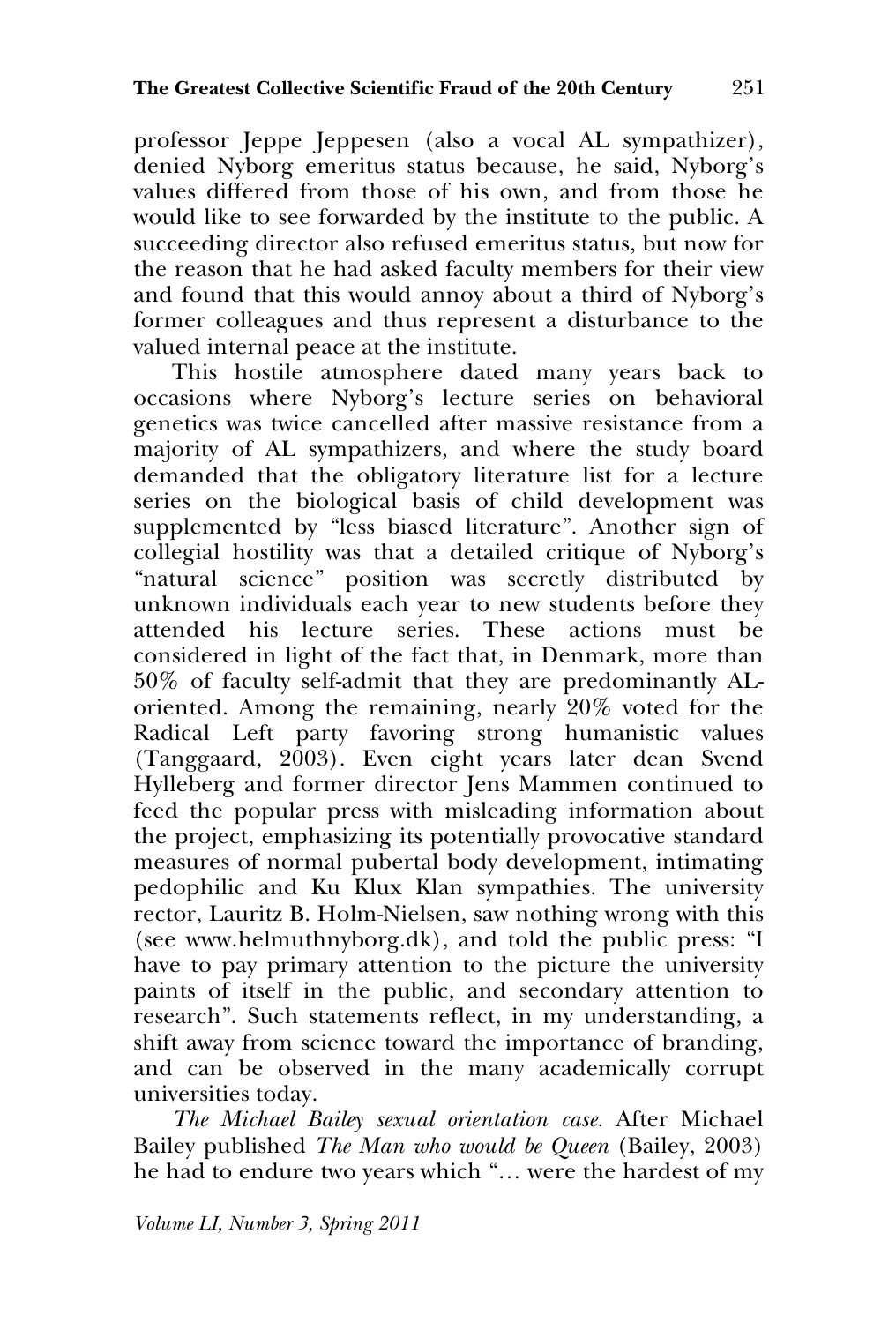life" (Carey, 2005). The book essentially describes the biology of sexual orientation and gender to the public. One of Bailey's prominent critics, Deirdre McCloskey at the University of Illinois at Chicago, characterized him as a person who delivered "…a false and unscientific and politically damaging opinion." Other well-known transgendered academics found that Bailey promoted a theory that was inaccurate, insulting and potentially damaging, and Lynn Conway from University of Michigan, USA, compared Bailey's view to Nazi propaganda. The *Southern Poverty Law Center* (SPLC) also waived the Nazi card (Beirich & Moser, 2003), this time by connecting Bailey to the *Human Bio-Diversity Institute*, directed by Steven Sailer. This institute, of which the present writer is a long-standing member, is accused of being bent on overturning widely held "...scientific views of gender, sexual identity and race"; this confirms that "… racist science of old is still just as alive and well as their current sex research". This guilt-byassociation technique is commonly used by the SPLC (McHugh, 2010) and many other critics. Bailey was further accused of grossly violating scientific standards, and stepped down as chairman for the psychology department in  $2004$ without providing a reason for this. Collaborators were advised to distance themselves from him if they hoped for research money. It is food for thought that Dreger (2008), who investigated the case in detail, found the accusations essentially groundless (also see Bailey case at Wikipedia). Certainly, important discussions of complicated effects of biology on sexual orientation are not best reduced to angry reactions and accusations of Nazism.

*The Larry Summers female scientist case*. When *Massachusetts Institute of Technology* (MIT) in 2005 invited university president Larry Summers from Harvard University to a closed meeting, he was asked to explain why there were so few women in the science and engineering departments. Summers first outlined a list of likely "innocent" reasons, but eventually also hinted at the possibility of an innate difference in aptitude. He cautiously stressed that there is no evidence for an average sex difference in IQ (actually there is!), and talked instead about the well-established difference in the dispersion of scores. This latter difference implies that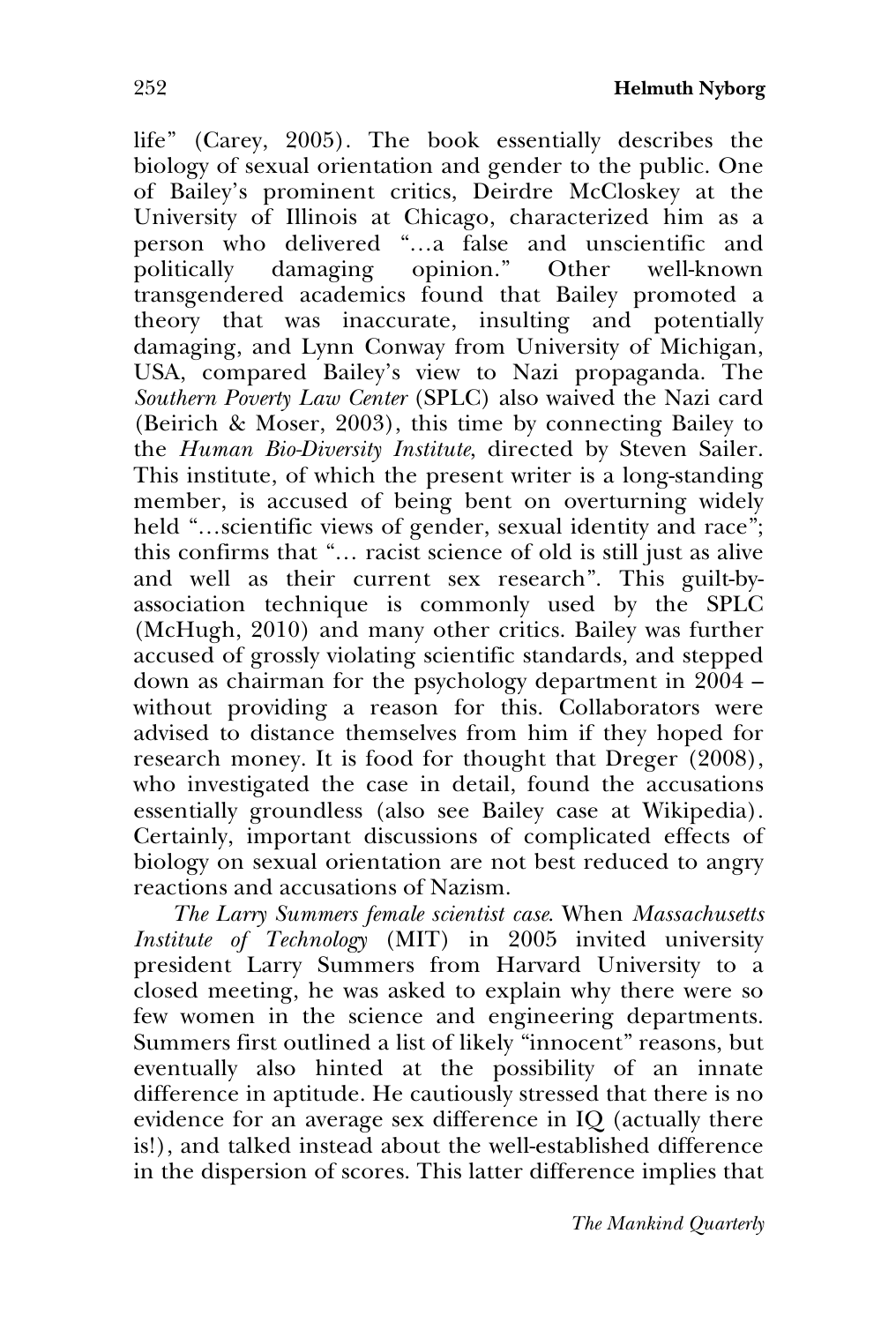there will be more males at the bottom – and also at the top end of the IQ distribution, from where most (natural) scientists are recruited. This scientifically well-documented observation caused physical outcry among leading feminists present. Soon their angry voices could also be heard in other parts of academia and in the popular press. The ensuing year-long intense discussions, carried out mostly outside science departments, ended, as might have been expected, in calls for Summers's resignation. He apologised internally and publicly time and again, and donated 50 million dollars for the recruitment of more females, but to no avail. A year later he resigned the presidency – just a week before a planned second vote of non-confidence. Apparently, not even truth-telling university presidents are safe anymore at modern universities – Harvard, of all places!

*The Richard Lynn account of Eugenics*. Richard Lynn (2001a) has provided an interesting overview of the history of eugenics: "In the first half of the century virtually all biological scientists and most social scientists supported eugenics …" Such biological or genetic luminaries as Sir Ronald Fisher, Sir Julian Huxley, Sir Peter Medawar, J.B.S. Haldane, and Francis Crick expressed worries, as did many before them, over the break-down of natural selection and the onset of genetic deterioration in modern societies. They were moved by the empirical observation of sub-fertility in high IQ classes and super-fertility in the lower IQ classes. This is a reverse of the previous pre-industrialization situation – a dysgenic direction which in the long run would lead to genetic disaster and eventually to a collapse of civilization. Fisher (1929) suggested two countermeasures: Economic incentives for the sub-fertile socially successful in order to raise their fertility, and setting up a moral pressure to instill the knowledge that "… parenthood by worthy citizens constitutes an important public service" (p. 283). Huxley (1936), director of UNESCO and later president of the British Eugenics Society from 1959-62, reaffirmed the inverse association between socioeconomic status and fertility and argued for "… faster reproduction of superior stocks" (p. 30). Then, according to Lynn (2001a): "… in the second half of the century, support for eugenics declined; and in the last three decades of the century, eugenics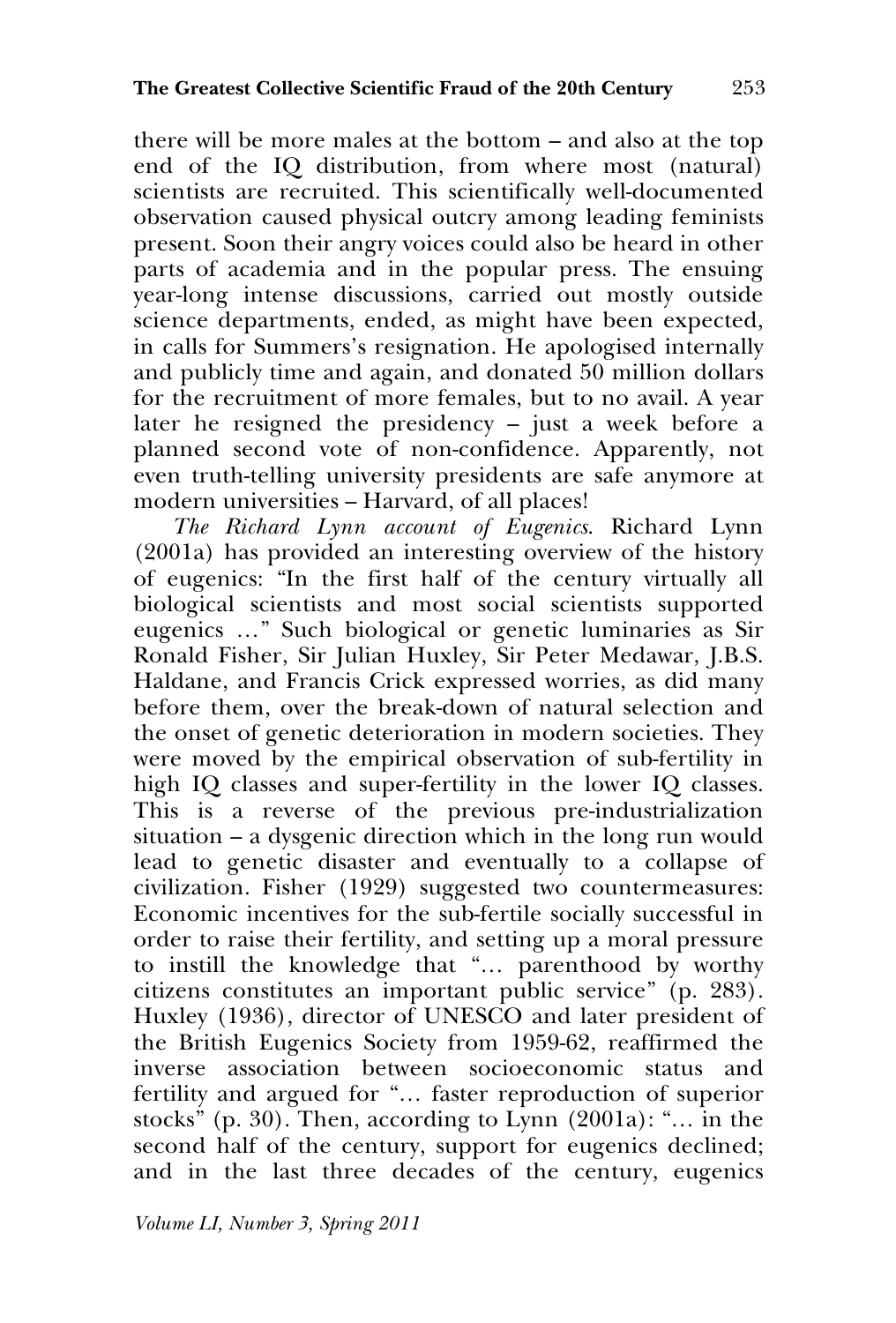became almost universally rejected." (Preface, p. vii). Lynn suggests that the reason for the rejection of E may be found in a notion by the founder of the topic, Francis Galton (1883), that the concept of E is crucially dependent on health, intelligence, and character, all traits under at least some genetic influence. With their high inheritance, Galton concluded that they must be "...eminently transmissible by descent" (p. 19). In other words, Galton acknowledged that we can selectively breed for such traits, and added that we also should, because the course of modern human development has become dysgenic. These ideas are equally unacceptable to feeling AL moralists and opportunistic equality sympathizers.

*More cases.* There have been many more attacks on DP and E research (Hunt, 1999), such as the attacks on twin researcher Thomas J. Bouchard from Minnesota University and professor Hans J. Eysenck of London University, UK, (but read Eysenck's telling introduction in Pearson (1991/1997)). Eysenck and Arthur Jensen had to literally run for their lives because of organized and violent demonstrations while on a lecturing tour in Australia, accompanied by a contingent of police officers striving to protect them from a raging mob. Camilla Benbow from Vanderbilt University, who came under siege for publishing a sex difference in mathematics; Michael Levin from the City University of New York, was attacked by the Marxist International Committee Against Racism; and Vincent Sarich from the University of California at Berkeley learned the hard way, like many others, that colleagues rarely dare stand up to defend good research. Sandra Scarr from the University of Virginia, Charlottesville, USA, got warnings in 1974 that she would be killed if she continued to do research on the intelligence of black children, and in 1976 she was physically threatened and spat upon as she tried to rescue Arthur Jensen from a rampant mob;, Donald Templer from Alliant International University, got into trouble because of severely restricted academic freedom concerning the study of race differences. Nobel-prize winning physicist William Shockley experienced extensive *ad hominem* abuse and was several times prevented from lecturing because of his interest in intelligence and

*The Mankind Quarterly*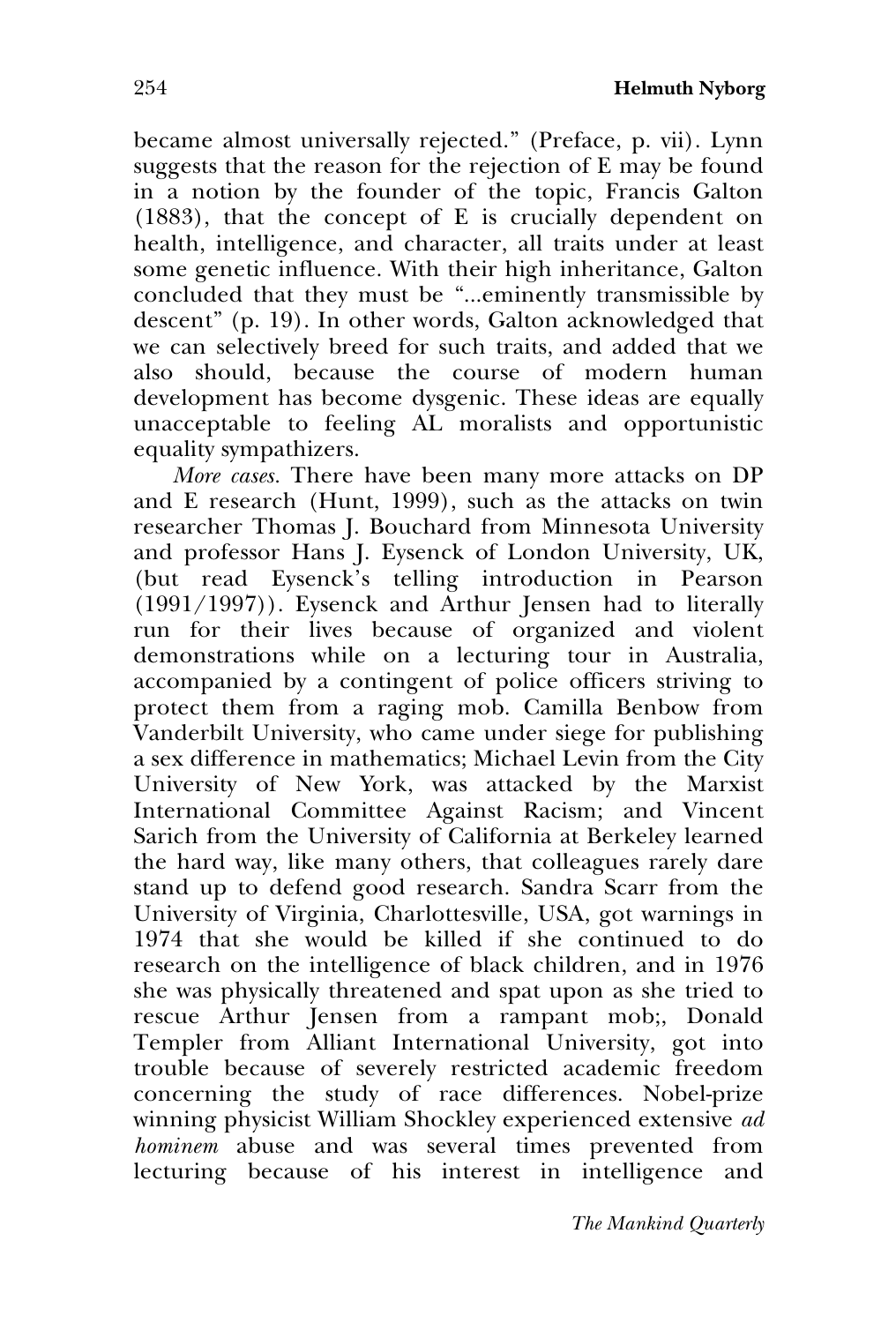eugenics. Socio-biologist Edward O. Wilson and psychologist Richard J. Herrnstein, both from Harvard University, were charged with racism. In Herrnstein's case this was after he hypothesized in 1991 that a society based on equality of opportunity would turn out to be a society with its social stratification based on IQ; students carried posters around campus saying: "Wanted for racism" and Herrnstein was viciously attacked in the media. It could fill several books with details on the tumultuous publication in 1994 of *The Bell Curve: Intelligence and Class Structure in American Life* by Richard Herrnstein and Charles Murray, which elicited a full-scale academic and media war with a deluge of hateful attacks. Linda Gottfredson from Delaware University, USA, had to spend years protesting over her university criticizing her for receiving a grant from the Pioneer Fund; she eventually settled the case in a favorable out-of-court disposition. Chris Brand was sacked by Edinburgh University for alleged out of class "racial" comments, and the university had later to partly compensate him economicially. Edward Miller, faculty member of the University of New Orleans, was accused by the media of racism in 1996 and got into serious trouble with the university authorities as a result; Lars Kovereid and Evgueni Vinogradov from the Business School at Bodø, Norway, used Lynn and Vanhanen's (2002) national IQ averages to demonstrate that immigrants from high IQ countries achieve better than immigrants from low IQ countries, and ran into serious trouble from academic liberals as a result. They were immediately attacked, and a prominent professor, Carl-Erik Grenness from Oslo University, informed the press that this kind of research was "crazy". Richard Lynn (2001b), himself attacked a number of times, lines up further cases of witch-hunting.

## **Dirty Tools and Tricks**

The critics use a wide array of tools in order to demolish DP and E, with a few examples provided here.

*Biased newspapers.* Some media subdue, negate or propagate in unfair ways what they think is wrong with DP and E, and even prominent newspapers like the *New York Times* uncritically lend space to grossly misleading information. In the slipstream of Jensen's 1969 HER article, the paper thus printed a *Resolution against Racism* in 1973,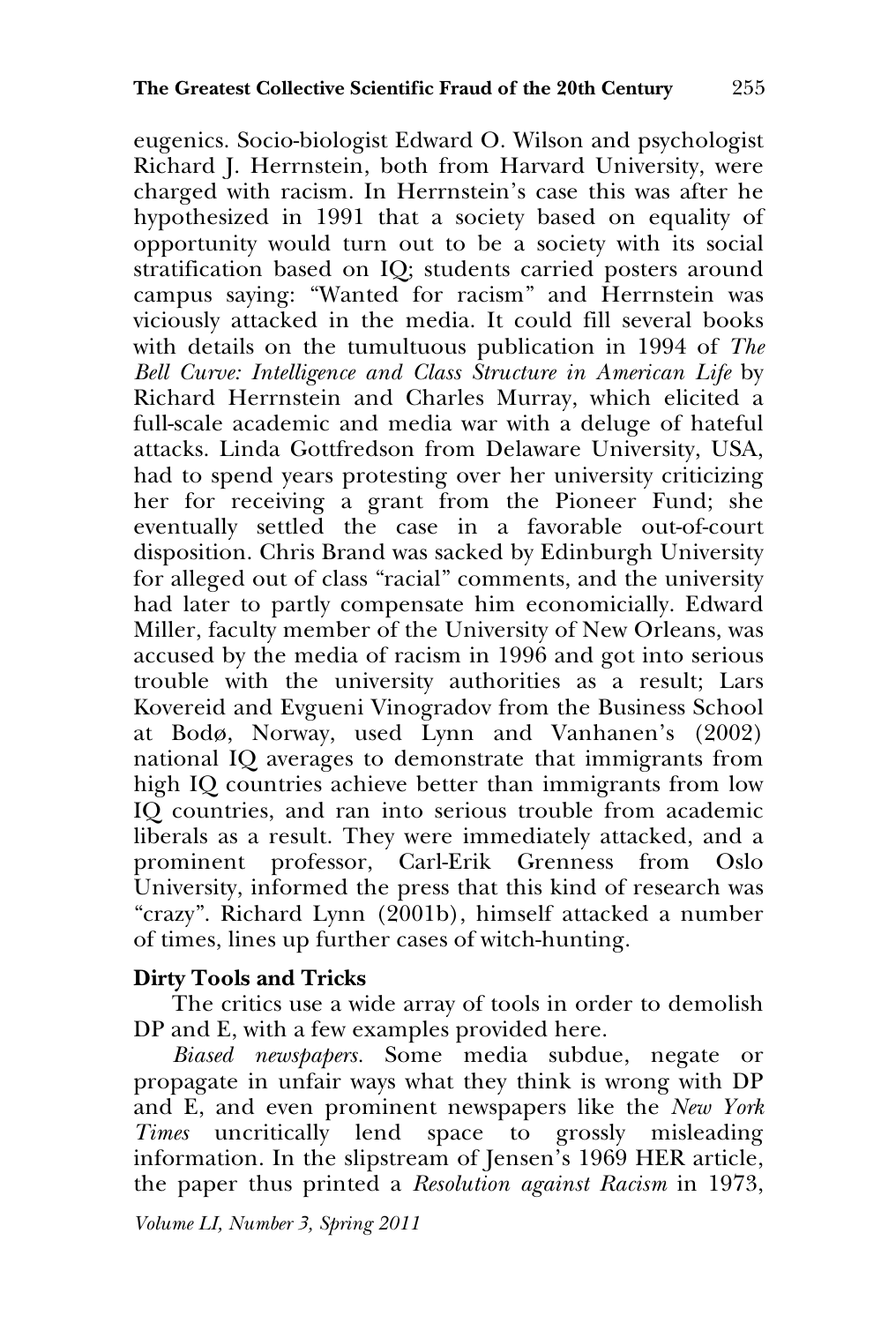signed by more than 1,000 academics from all over the U.S. Entirely disregarding contrary evidence, the resolution declared that "…all humans have been endowed with the same intelligence". It opposed the principle of academic freedom of speech by saying that "racist" researchers who say otherwise deserve no protection under the name of academic freedom. It went as far as to actively urge liberal academics to resist "racist" research and teaching. The idea seems to be that 1,000+ signatures with no data suffice to annul established scientific research, justify censure, and provide reason for restricting academic freedom to research and teach.

*Biased journals*. The editorial board of the Harvard Educational Review (HER) came under considerable pressure after the publication of Jensen's 1969 HER article – and then acted in a cowardly way. First they sent out a false statement denying that they had explicitly invited Jensen to comment on race differences in IQ. Then they denied Jensen a copy of the statement and refused to sell him reprints of his own paper while everybody else could buy copies. The article was published after considerable delay in the Spring Issue, accompanied by an atypically large number (seven) of critical papers. Two positive papers were excluded in the process despite being delivered on time. The ensuing Summer-1969 HER issue was crowded with 20+ articles and papers "… masquerading as serious critiques …" and "… likening me to Hitler" (Jensen, 1972, p. 592). Jensen was refused to make a rejoinder to the critique, and sympathizers were censured too.

*Biased journalism* comes in many shapes to fit the Zeitgeist of the moment. In general, many articles and books reflect unreasonable skepticism in relation to individual, sex and race differences in intelligence and personality. One way to identify this sort of bias is to look for "Balanced Journalism". Here, the journalist carefully attributes less weight to the body of all solid empirical statements about DP and E than to that of "correct" ideological reflex thinking, or attributes provocative, offensive, potentially harmful and very tentative characteristics to undisputable evidence. The ploy is to strike an unfair balance between evidence-based conclusions and ideological counter-arguments. Another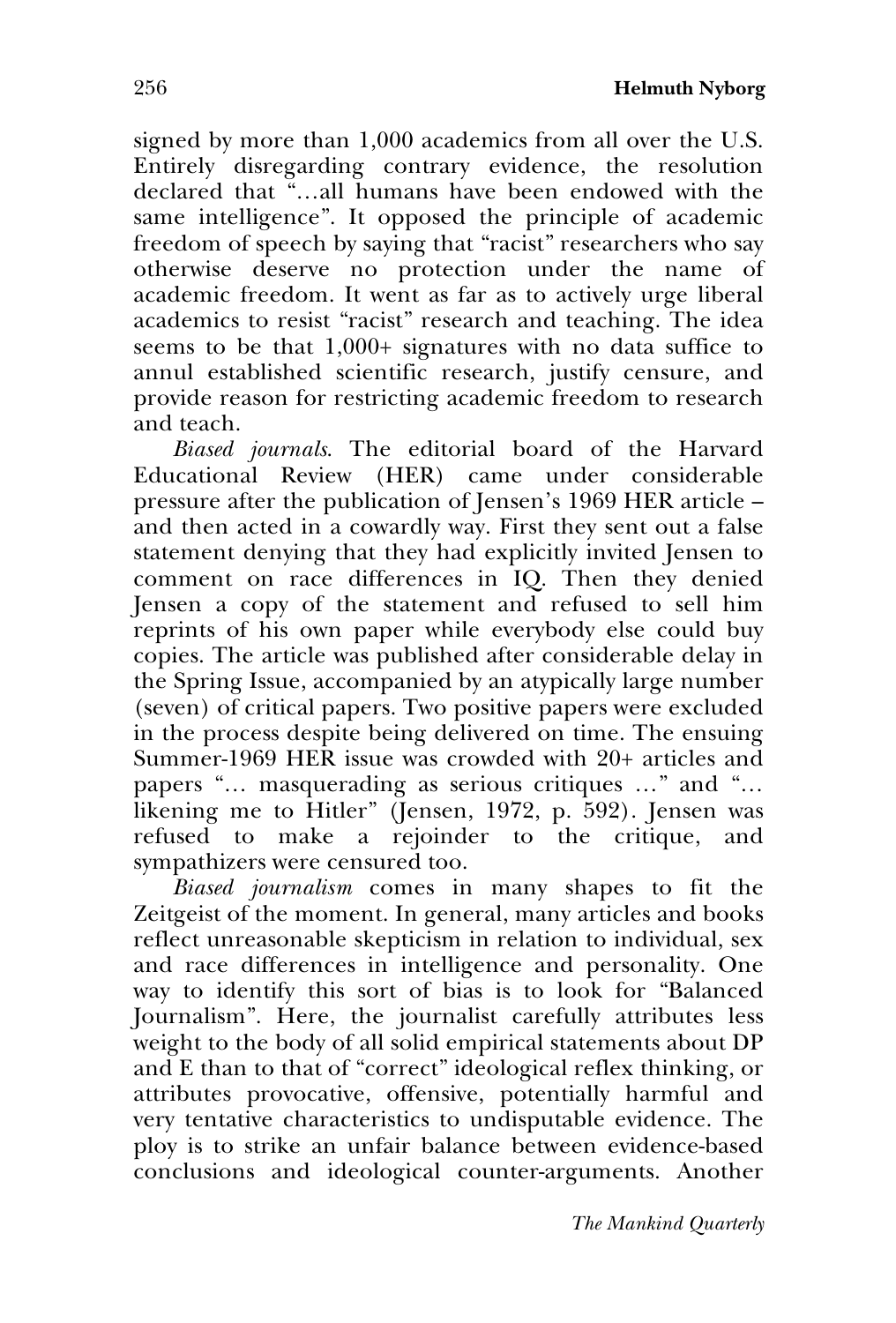trick is to oppose representative evidence with the outcome of small unrepresentative studies that produce "better results". The journalist may repeatedly question the motives of the scientist or induce in the reader the impression that rock-solid evidence amounts to "sheer postulates". He may try to catch the scientist off-guard with trick questions, misrepresent statements, or take them completely out of context, as in Jensen's and many other cases. The journalist may start and end the article by characterizing the DP or E scientists or their results, as "highly controversial", whereas critics are presented as authoritative and their data as widely accepted. Observations of minor mean average IQ differences are often blown out of proportion on the front pages in capitals like: "WOMEN ARE MORE STUPID THAN MEN," SAYS PROFESSOR! "RELIGIOUS PEOPLE ARE DUMB," SAYS IQ RESEARCHER. Typically, the article then leaves out clearly stated reservations, and documented overlaps in distributions of sexual or religious scores are deliberately neglected. The well-documented observation that there are definitely more low-IQ men than women rarely gets mentioned. Empirical documentation of blackwhite IQ differences is described as an inexcusable attempt to claim white superiority, while the fact that some Oriental groups score significantly higher average IQ than whites is ignored. The vital difference in talking about statistical averages and specific individual IQs is often blurred, and generalization from average group IQs to individuals in the group is routinely made despite explicit warnings. Often unscientific terms, such as stupid, clever, wise, moron, smart or superior versus inferior, are substituted for precise technical terms and measures, and acknowledged reservations are lost. Inconvenient truths are often glossed over by new-speak: Low IQ people are called intellectually or culturally "challenged". Such new-speak redefines genetically based learning deficits in terms of "lack of competence", which by definition can be compensated, given enough economic and educational reparation. Hormonally economic and educational reparation. Hormonally conditioned "sex" easily morphs into socially constructed "gender'" with excellent prospects for change through social intervention. This new-speak not only threatens the clarity of scientific expression but provides ample room for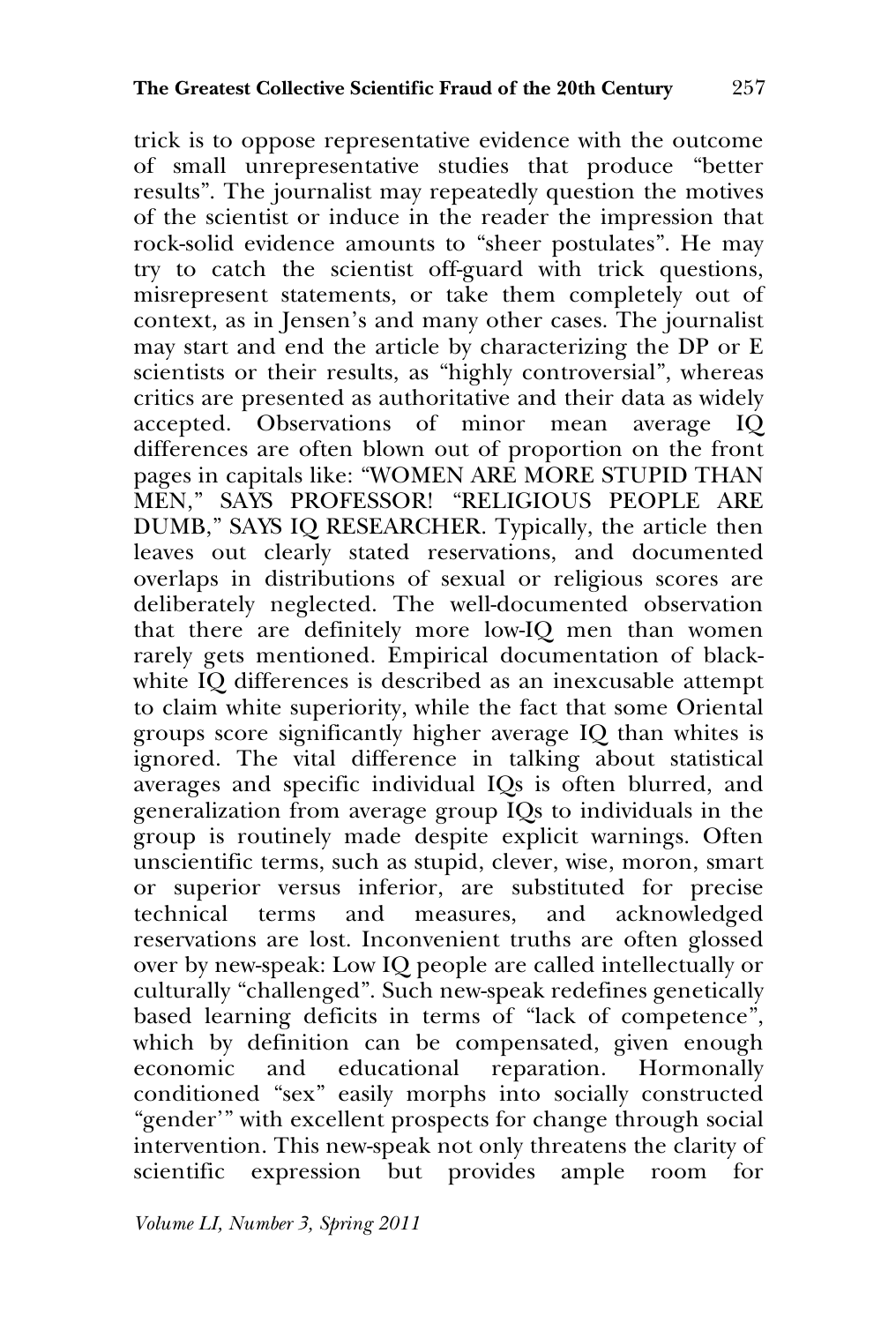promoting illusions in a wonderland where everything can change. Then there is of course the "Hamlet without the Prince" syndrome (Eysenck, 1991). This refers to the reality that DP and E papers and books are often criticized without ever mentioning the facts and arguments the writer thinks are the most important and convincing, or by contradicting arguments the author never made. Both ploys are used surprisingly often by critics. A damaging, but mostly hidden, type of censure unfolds when a journalist, long before doing an actual interview, begins pondering whether the reporting of a sex or race difference could possibly be seen as "hurting" or "offensive" to politically correct people and thus leads to accusations of promoting "Hate Speech". The journalist may at this early point decide to self-censure and not to present even highly valuable research. More visible is the bias when the journalist, in an attempt to defuse anticipated critique, begins and ends the article with warnings that all sensible and qualified people will undoubtedly find the data or the researcher highly controversial and provocative. The journalist may further patronize readers by warning them against drawing "unwanted" conclusions. I have personally met many journalists who admit in private that they worried whether politically correct readers or their own editor would mete out some hidden hate motive or assign bad morals to the journalist (or the scientist) which could hurt their own journalistic career or future newspaper sales.

*Editors and publishers* often make it difficult for DP and E researchers to publish their books and articles. A typical example of this is when several large publishing houses refused to publish Jensen's landmark 1998 book: *The* g *factor: The science of mental ability*. One publisher asked Jensen – after many months of reviewing – to add a further chapter on sex differences in intelligence to the manuscript. He did so (and reported no sex difference in *g)*, but then the publisher nevertheless declined to publish it. After years of delay, Jensen finally had to accept an offer from a post-order company (Praeger Press). Eysenck's 1971 book *The IQ argument* defended Jensen's position, but the book remained almost invisible and impossible to buy due to threats to potential wholesalers and retailers, and because newspapers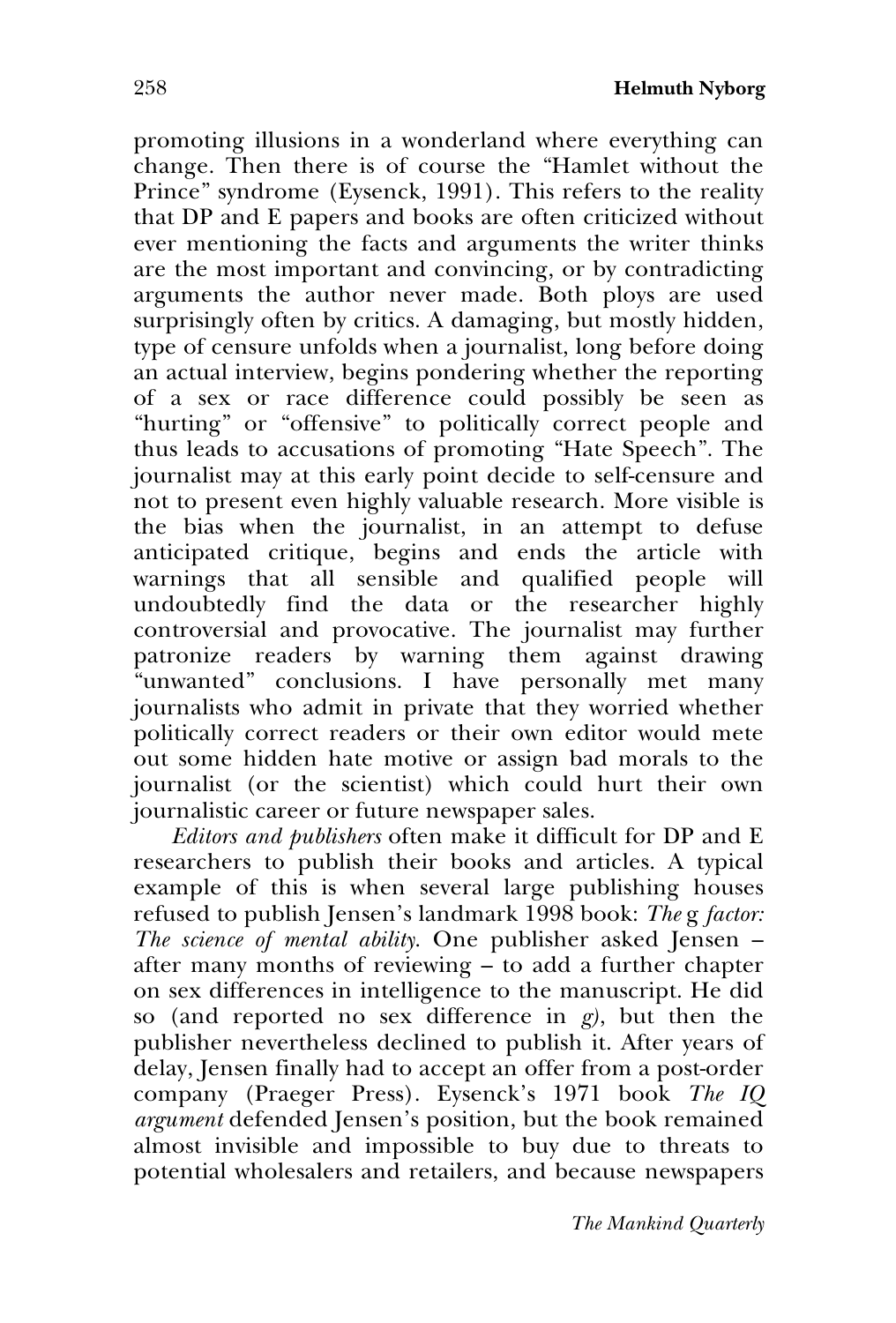refused to review it. Forty-five thousand copies of a book on race and evolution by Philippe Rushton (1995) was retracted by the publisher. A DP book, critical of social reductionism and favorable to the physical and chemical basis of human nature, was rejected by several large printing houses. One reviewer said that most psychologists would not understand this technical book on individual difference in psychoneuroendocrinology, but if they did, they would not accept its devastating critique of equality and dualism. The book was published 10 years later (Nyborg, 1994) by the same Praeger Press that published Jensen's book. It is one of the few current publishers who dare print politically incorrect and controversial DP books. Wiley even retracted a book on IQ and education by Chris Brand six weeks after its publication in 1996 (see Brand, 1996; Brand, Constales & Kane, 2003), after public controversy. The list of difficult-topublish or rejected books and articles is undoubtedly much longer, but the largely hidden process leaves few traces behind. One effect of this type of censoring is to leave the public in a scientific limbo.

*Institutional bias and censure* surface regularly through publication of politically correct "statements" by learned societies. In fact, many prominent academic societies use this suppressive tool to bias evidence and to scorn. Surprisingly often this goes unopposed even by their qualified members. The powerful *American Psychological Association* (APA) sponsored in 1969, right after Jensen's HER article, a division called *The Society for the Psychological Study of Social Issues*. This division issued a statement (*American Psychologist*, November 1969) which was aggressively distributed to newspapers across the nation and to professional journals. Aside from completely neglecting massive data from twin, adoption, and educational studies, it declared without qualification that "… statements specifying the hereditary components of intelligence are unwarranted …" and that "… carefully planned intervention … can have a substantially positive influence on the performance of disadvantaged children", and it affirmed that present-day intelligence tests "…. tend to be biased against black children …". Jensen later summarized all the evidence on possible biases in a lengthy book *Bias in mental testing* (1980),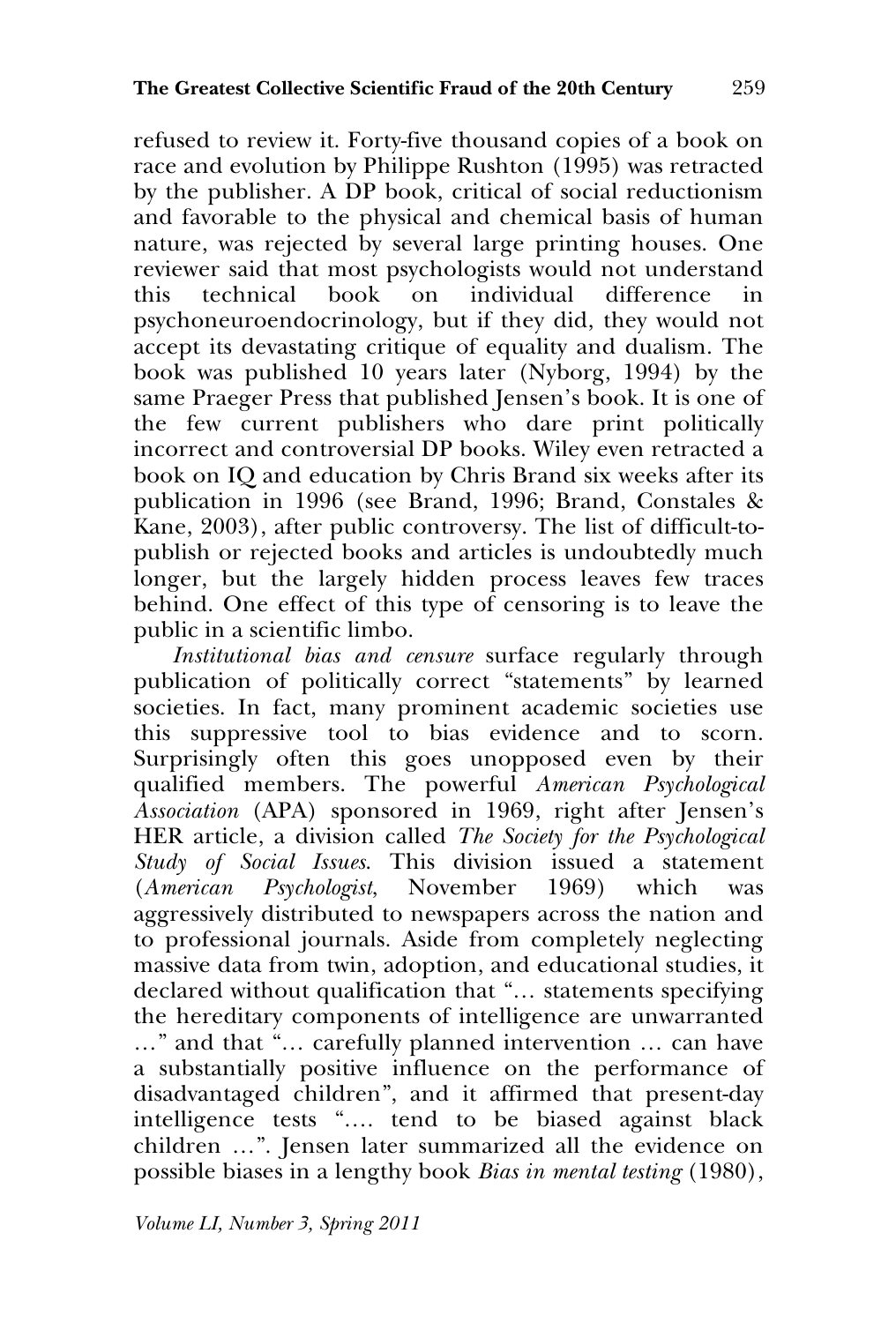and proved that this is not the case. To my knowledge APA has never issued an *erratum*.

Such incidents leave the question whether all honest scientists ought to ask themselves five times a day in a loud voice: "Why do prominent scientific associations like APA feel forced to deny solid scientific evidence and grossly distort what DP and E researchers actually write, in their attempt to discredit them?" APA becomes pathetic in its reaffirmation of "…support for open inquiry...." Such a knee-jerk response appears obligatory and accompanies most attacks. On March 5 1970 the American Anthropological Association (AAA) provided a list of 16 resolutions in which they "…obfuscated Jensen's position, implied positions he never held, and called Jensen a 'chauvinistic, biased racist'". It stated that Jensen's article "…is not consistent with the facts of psychology, biology or anthropology…" and that "All races possess the abilities to participate fully in the democratic way of life and modern technological civilization" (see Jensen, 1972, p 42). Jensen's praiseworthy response was typical of an honest scientist: "In science the only thing that really counts is a preponderance of the facts and converging lines of evidence". Again, we notice the veritable lacuna of dissenting voices among the many thousands of members of APA and AAA. Still worse, the AAA even found itself capable of endorsing a major series of critical attacks on Jensen and IQ research, under headlines such as "Promotion of Prejudice", "Pseudo-issues", "Racialist Comeback" and "Jensen's dangerous half truth" (Brace, Gamble & Bond, 1971).

Even higher-profiled organizations like UNESCO and the UN seem prepared to promote the collective fraud. UN Secretary General Kofi Annan thus stated "ex cathedra" that intelligence "… is one commodity equally distributed among the world's people" (Hoyos & Littlejohn, 2000). No doubt his intentions were good. Perhaps he was also strategically motivated by the fact that such statements raise the public and scientific respect for organizations as they indicate that they remain within the lines of current politically accepted dogmas such as equality. However, even the UN ought to realize that polite statements are less than data, particularly so when the statements are factually wrong. There really is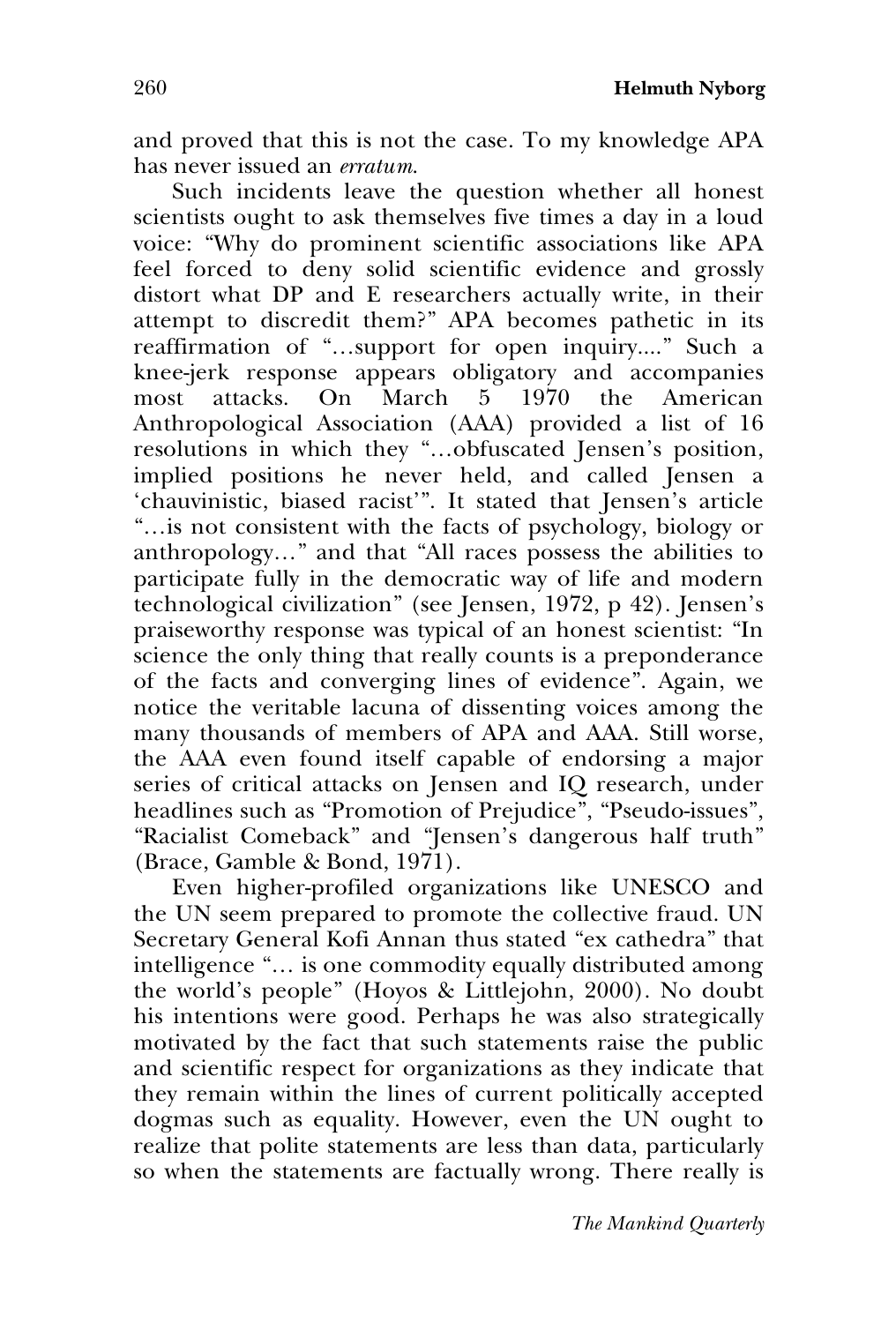no excuse for the deliberate deception of people, and no escape from the conclusion that organizations like that play an important part in the great collective fraud. In the slipstream of the Harvard president Summers case, the American Sociological Association (ASA, March 8<sup>th</sup>., 2005) issued a statement so misaligned as to claim that presently there are virtually no "… gender differences in such areas as verbal, mathematical and spatial abilities …". and "… social and cultural assumptions and stereotypes about differences in women's and men's abilities are the cause of noticeable differences in their interests and performance." It further assured readers that "… changeable social factors, not innate biological differences, provide the most powerful explanation for the continuing gap between women's abilities and their occupational attainments". This is another sad example of a supposedly respectable professional organization which systematically feeds the public with contra-factual evidence in the service of collective academic fraud.

*Doubting IQ testing and heritability*. Nobel-prize winner, self-declared socialist, and molecular biologist at MIT Salvador Luria provides a good example of the common phenomenon of wilful and ill-intended ignorance about IQ measures and heritability. In an interview that Luria had with Segerstråle (2000, p. 245) about his view on Arthur Jensen's research, Luria declared that: There is "…zero …evidence for intelligence…" and "… having expert teachers interview children we would get much more information than in IQ tests …" and "… those tests … are not based on any scientific background". Luria also stated that "… claims about a high heritability of IQ [are] nonsense". Like many others, Luria saw no need to check the relevant research literature. I have previously dubbed this behavior the "Lord Nelson strategy": Put the telescope to your blind eye and declare you see nothing" (Nyborg, 1972).

*Intellectual corruption at modern universities.* An intellectually corrupt university attacks, or make only pathetic pseudo-attempts to defend, the academic freedom of its politically incorrect researchers and their right to report unpopular results, while at the same time claims to be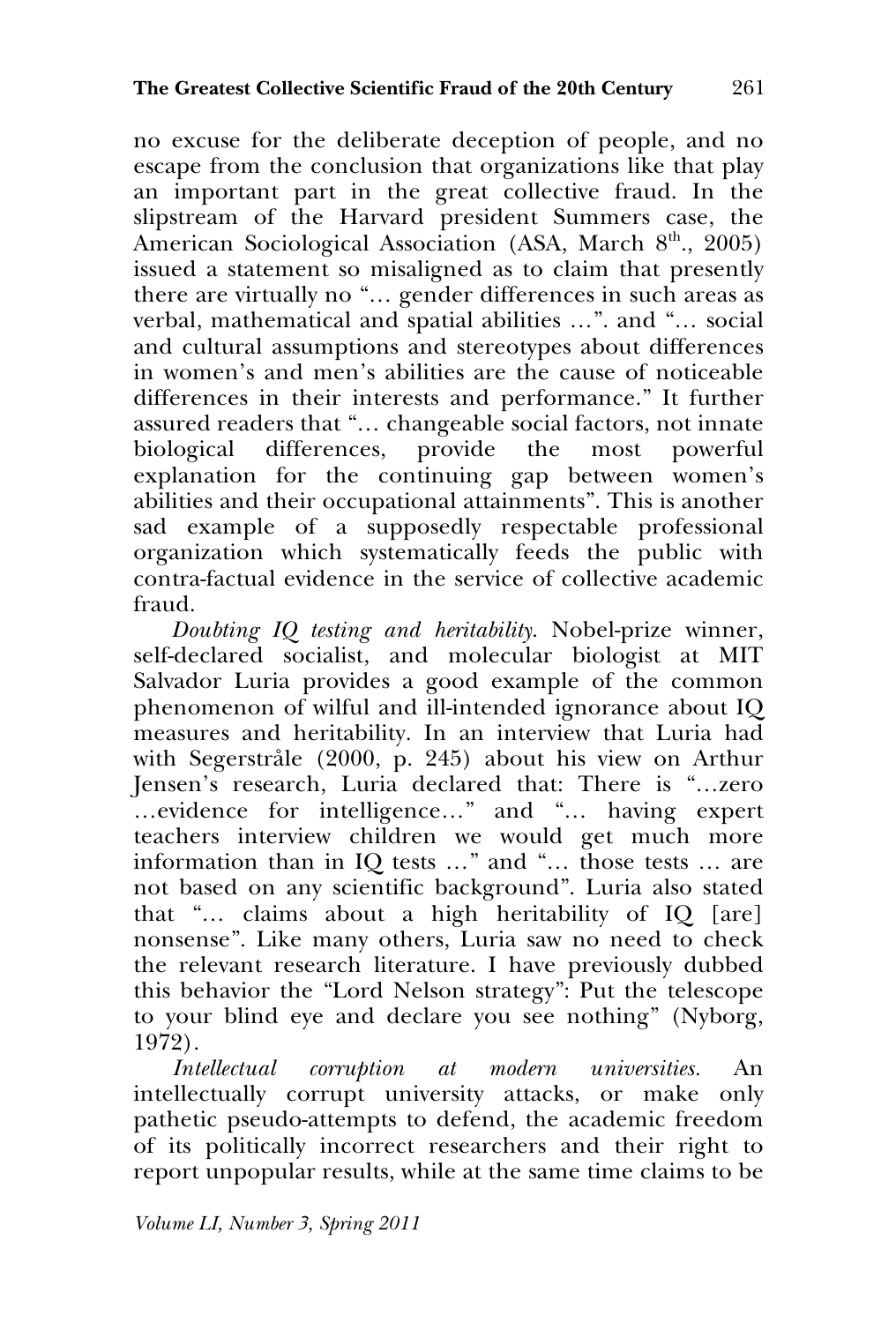a staunch defender of academic freedom. Wolf (1972) finds that in corrupt universities social scientists are forced to comply with the practices of "… presenting inconclusive data as if it were decisive; [are] lacking candor about 'touchy' subjects …; [are] blurring or shaping definitions (segregation, discrimination, racism) to suit "propagandistic" purposes; [are] making exaggerated claims about the success of favored policies (compensatory education or school integration) while minimizing or ignoring contrary evidence. In corrupt universities researchers know that even a minor digression from politically correct ambitions may irreparably damage a professional career whereas honoring, defending, or even failing to condemn "wrong" scientists "…might stain one's reputation" (ibid, p. 156). Such universities breed intellectual corruption (Gottfredson, 1994).

Ad hominem *attack and character assassin.* Some individuals and institutions seem to have specialized in naming and shaming DP and E researchers with an almost obsessive hostility. One example of this is provided in the preface to a book discussing research funded by the Pioneer Fund (Lynn, 2001b). Here president Harry Weyher (1999; 2001) admits (p. xl) how flabbergasted he was to see how vicious were the *ad hominem* attacks by historian Barry Mehler [from Ferris State University in Michigan; conf. the Cattell case]. Mehler had commented on the Fund over many years by "… quotes out of context, guilt by remote association, proof by tautology, name calling, gross distortions, and the like …" (also see Tucker, 2002). The *Southern Poverty Law Center* and the *B'nai B'rith League for Human Rights,* also mentioned earlier, provide other examples of long-term vitriolic attacks. A final example of prolonged infatuated critics is demonstrated at the www.eugenic.dk home page, managed by associate professor Morten Kjeldgaard from University of Aarhus, Denmark. Kjeldgaard initially began the attacks in response to the *Biennial Meeting of the International Society for the Study of Individual Differences* taking place in 1997 at Aarhus University. Most prominent DP researchers were present, and Kjeldgaard compared their research to Ku Klux Klan activities and to what took place during Hitler's and Stalin's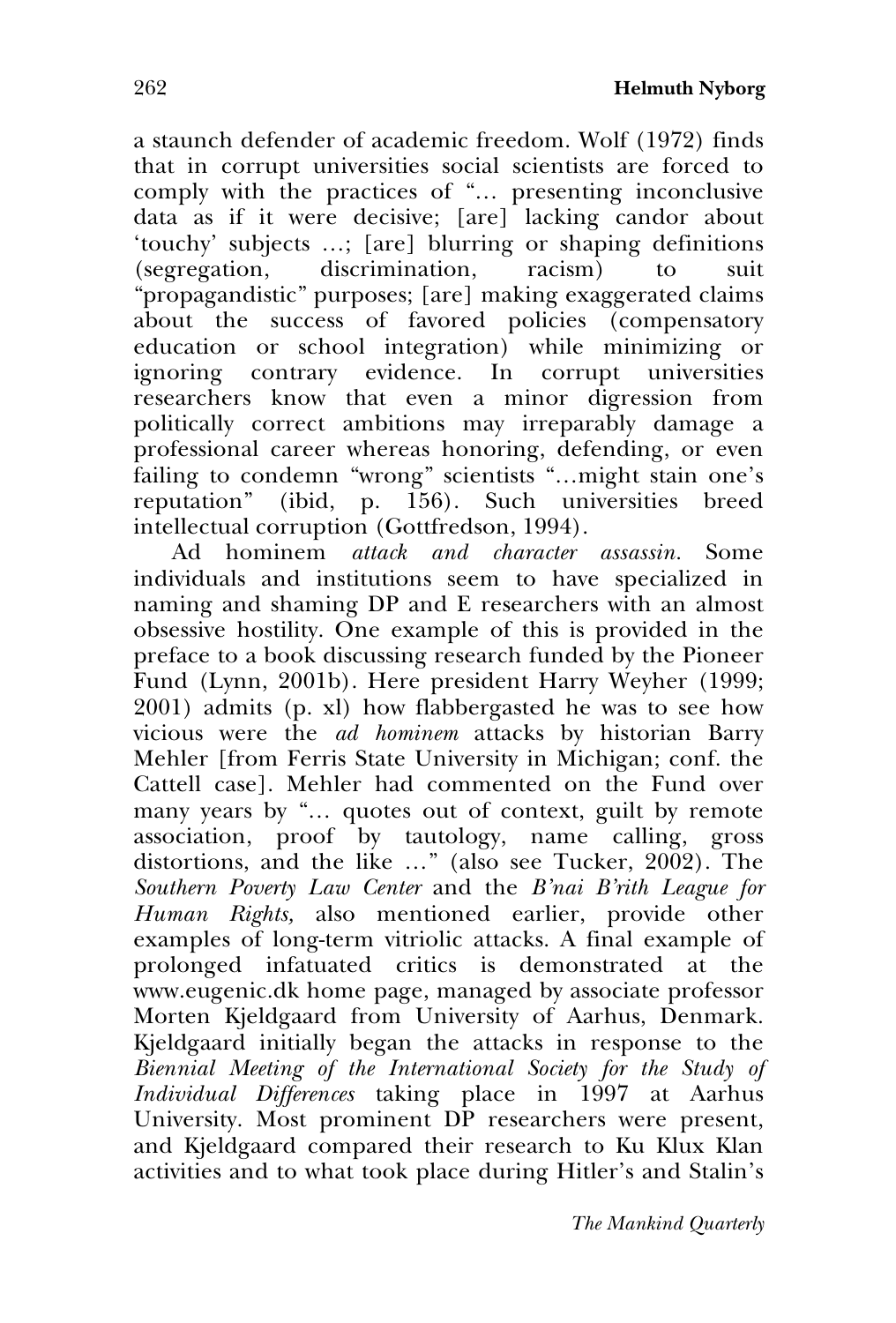worst periods. DP research obviously is humbug, fraudulent, and repressive, he said. Kjeldgaard then generalized the accusations to members of another organization – the International Society for Intelligence Research (see *International Society for Intelligence Research* (see www.helmuthnyborg.dk), and was further infuriated when Nyborg reported a modest sex difference in IQ. The director of Nyborg's psychology institute, professor Jens Mammen increased tension by calling the attention of colleagues and the media to Kjeldgaard's homepage. The left-oriented dean and economics professor Svend Hyllegaard, who actually suspended Nyborg, then admitted that he "knew" of Nyborg's "association" to "that Klan", but repeatedly assured the press that this knowledge had nothing to do with his decision to suspend him. One might presume that neither knew that the university had an ongoing investigation of faculty sex bias at the university (Langberg, 2006), coinciding with the fact that Nyborg had rather inconveniently documented a largely inherited sex difference in IQ related to achievement, a result which clearly offended highly vocal feminists and equality supporters alike.

The list of telling cases and dirty tools and tricks used for demolition is much longer, but the present suffices to illustrate the mechanisms of demolition in action. It remains an important future task to find ways to break the spell and return modern universities to normal science again with respect to differential psychology and eugenics.

## **References**

*American Psychologist* (November 1969) Pp. 1039-1041. APA (1997) Gold medal award for life achievement in psychological science. *American Psychologist, 52*, 797-799. APA

(1997) http://www.apa.org/monitor/sep97/award.html.

ASA

(2005) http://www.asanet.org/public/summers.html. (Statement about the Larry Summers case)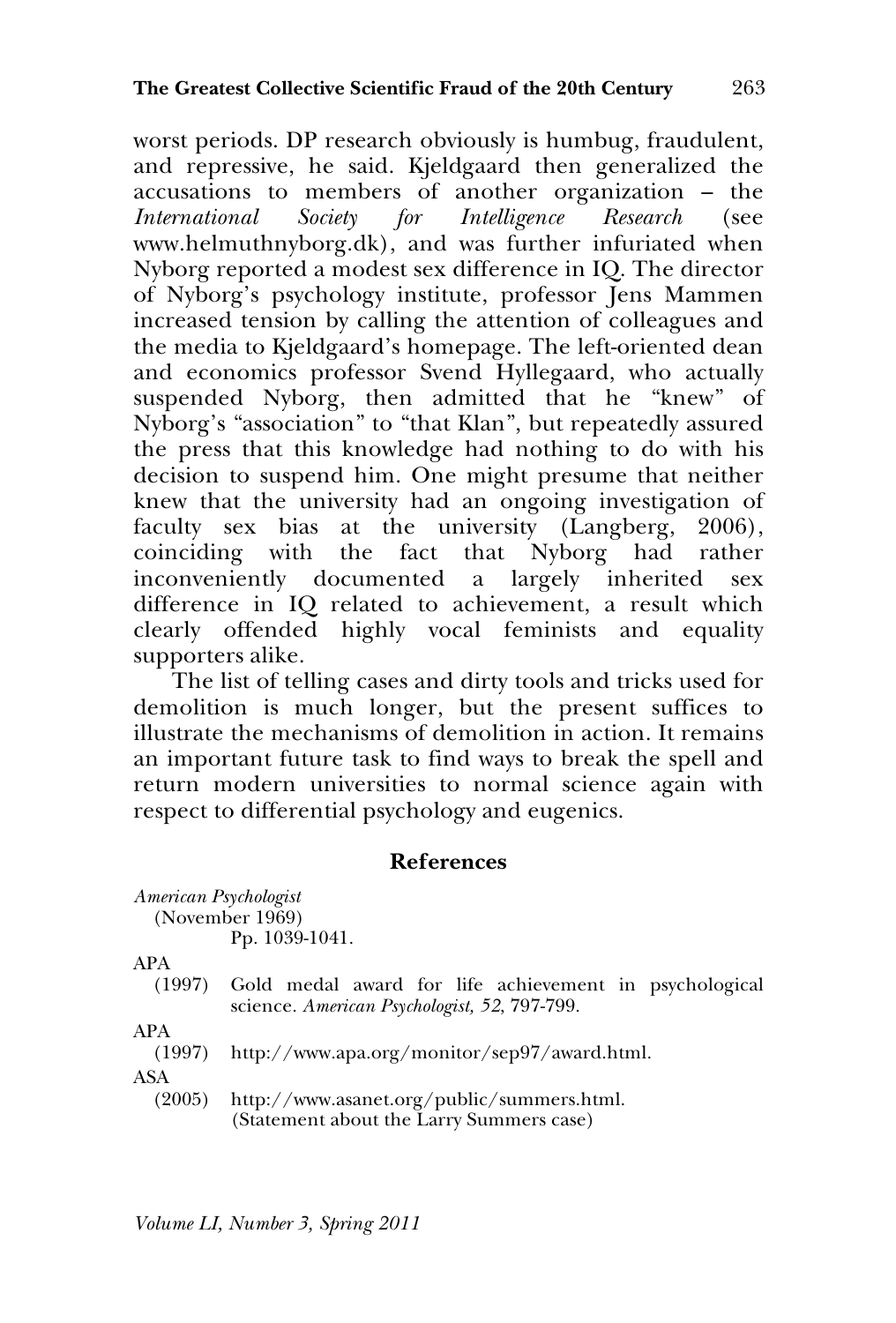#### Bailey, M.

(2003) *The Man Who Would Be Queen: The Science of Gender-Bending and Transsexualism*. Washington, D.C.: Joseph Henry Press. Bailey case at http://en.wikipedia.org/wiki/J.\_Michael\_Bailey

Beirich, H. & Moser, B.

- (2003) Queer Science: An 'elite' cadre of scientists and journalists tries to turn back the clock on sex, gender and race. *Intelligence Report*, Southern Poverty Law Center. http://www.splcenter.org/intel/intelreport/article.jsp?sid=96 &printable=1.
- Brace, C.L., Gamble, G.R., & Bond, J.T. (Eds.)
	- (1971) *Race and intelligence. Anthropological Studies*, No. 8. Washington: American Anthropological Association.
- Brand, C.R.
	- (1996) *The g factor: General intelligence and its implications*. Chichester, UK.: Wiley & Sons (withdrawn, but a revised (2001) version is available free online at:

http://www.douance.org/qi/brandtgf.htm.

Brand, C.R., Constales, D. & Kane, H.

- (2003) Why ignore the g factor? Historical considerations, Chapter 21 in H. Nyborg (ed.). *The scientific study of general intelligence: Tribute to Arthur R. Jensen*. Oxford: Elsevier/Pergamon, pp. 502- 529.
- Burks, B.
	- (1928) The relative influence of nature and nurture upon mental development: A comparative study of foster parent-foster child resemblance and true parent-true child resemblance. *Yearbook of the National Society for the Study of Education, Part 1,* 27, 219- 316.
- Carey, B.
	- (July 5, 2005)

Straight, Gay or Lying? Bisexuality Revisited. *New York Times*. http://www.nytimes.com/2005/07/05/health/05sex.html.

Charlton, B.G.

(2008) First a hero of science and now a martyr to science: the James Watson affair –political correctness crushes free scientific communication. *Medical Hypotheses, 70,* 1077-1080.

## Charlton, B.H.

- (2009) Clever sillies: Why high IQ people tend to be deficient in common sense. *Medical Hypotheses, 73,* 867-870.
- Crew, F.A.E., Darlington, C.D., Haldane, J.B.S., et al.
	- (1939) Social biology and population improvement. *Nature, 144,* 521- 522.

Dreger, A.

(2008) The Controversy Surrounding The Man Who Would Be Queen: A Case History of the Politics of Science, Identity, and Sex in the Internet Age. *Archives of Sexual Behavior*, *37,* 366-421.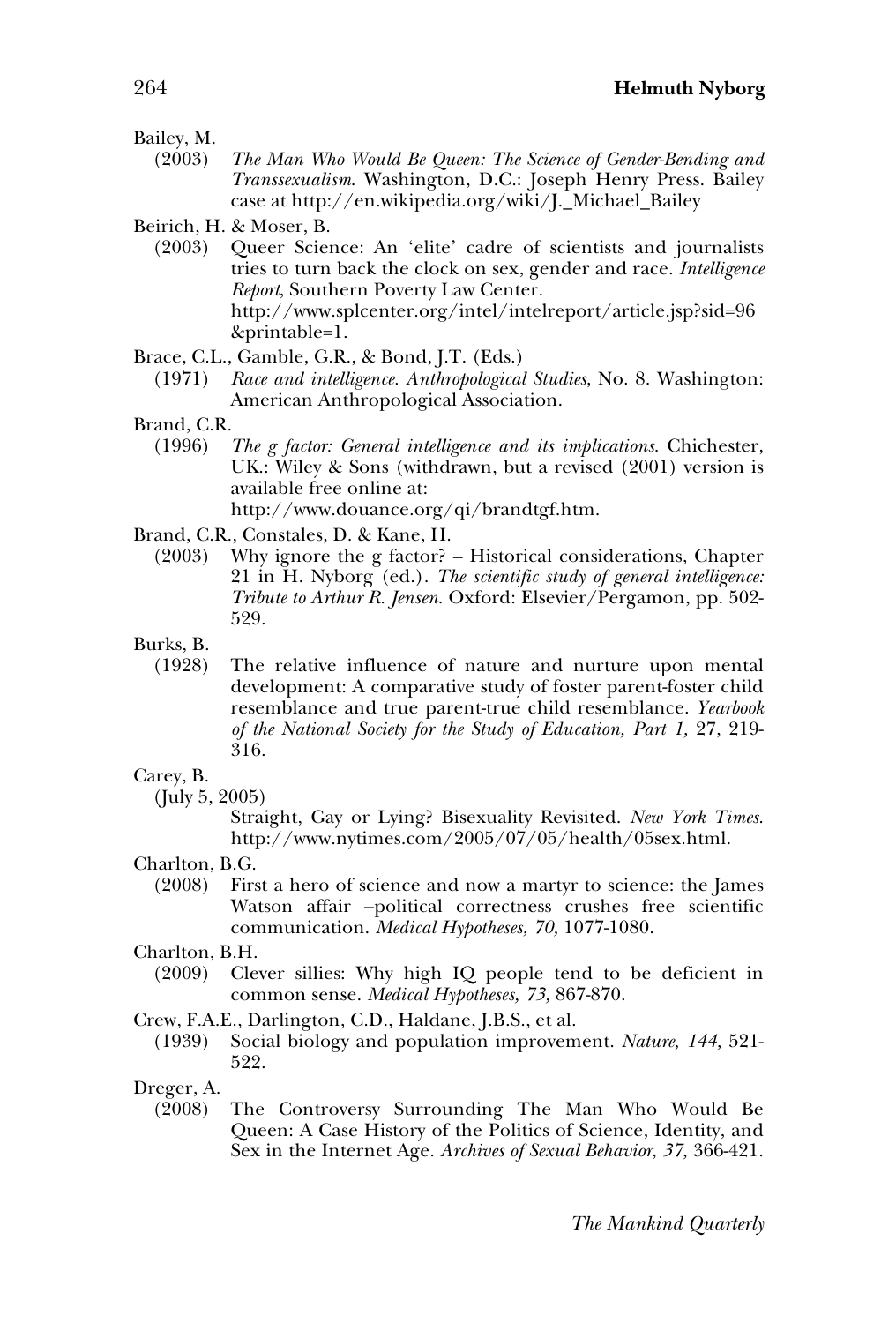|                                | http://www.bioethics.northwestern.edu/faculty/-<br>work/dreger/controversy_tmwwbq.pdf                                                                      |
|--------------------------------|------------------------------------------------------------------------------------------------------------------------------------------------------------|
| (1963)                         | Erlenmeyer-Kimling, L. & Jarvik, L.F.<br>Genetics and Intelligence: A Review.Science, 142, No. 3598,<br>pp. 1477-1479. Doi: 10:1126/science.142.3598.1477. |
| Eysenck, H.J.<br>(1971)        | The IQ argument. New York: Library Press.                                                                                                                  |
| Eysenck, H.J.<br>(1991)        | Introduction: Science and Racism (p. 1-23). In Roger Pearson<br>(ed), Race, Intelligence and Bias in Academe. Washington: Scott-<br>Townsend Publishers.   |
| Eysenck, H.J.<br>(1995)        | Personal communication.                                                                                                                                    |
| Fisher, R.A.<br>(1929)         | <i>The genetical theory of natural selection.</i> Oxford: Clarendon Press.                                                                                 |
| Fletcher, R.<br>(1991)         | Science, ideology and the media: the Cyril Burt Scandal. New<br>Brunswick, NJ: Transaction.                                                                |
| Galton, F.<br>(1883)           | Inquiries into human faculty and its development. London: Dent.                                                                                            |
| Garrett, H.E.<br>(1961)        | The equalitarian dogma. Perspectives in Biology and Medicine, 4,<br>480-484.                                                                               |
| Glad, J.<br>(2006)             | Future human evolution: Eugenics in the twenty-first century.<br>Schuylkill Haven. PA: Hermitage Publishers.                                               |
| Globe and Mail                 | (March, 8, 1989)<br>Western criticized for policy on Rushton.                                                                                              |
| Gottfredson, L.S.              |                                                                                                                                                            |
| (1994)                         | Egalitarian fiction and collective fraud. Society, 31 (3), Whole<br>No. 209.                                                                               |
| Gottfredson, L. S.<br>(2000)   | Equal potential: A collective fraud. Society, 37(5), 19-28.                                                                                                |
| (1994)                         | Herrnstein, R. & Murray, C.<br>The Bell Curve: Intelligence and Class Structure in American Life.<br>New York: The Free Press.                             |
| Hilts, P.J.<br>(1997)          | Award for controversial psychologist postponed. New York<br><i>Times</i> , August 15.                                                                      |
| (2000, April 4 <sup>th</sup> ) | Hoyos, C. & Littlejohn, M.<br>Annan draws up a road map to guide UN. Financial Times, p.<br>16.                                                            |
| Hunt, M.<br>(1999)             | The new know-nothings: the political foes of the scientific study of<br>human nature. New Brunswick, NJ: Transaction.                                      |
|                                |                                                                                                                                                            |

*Volume LI, Number 3, Spring 2011*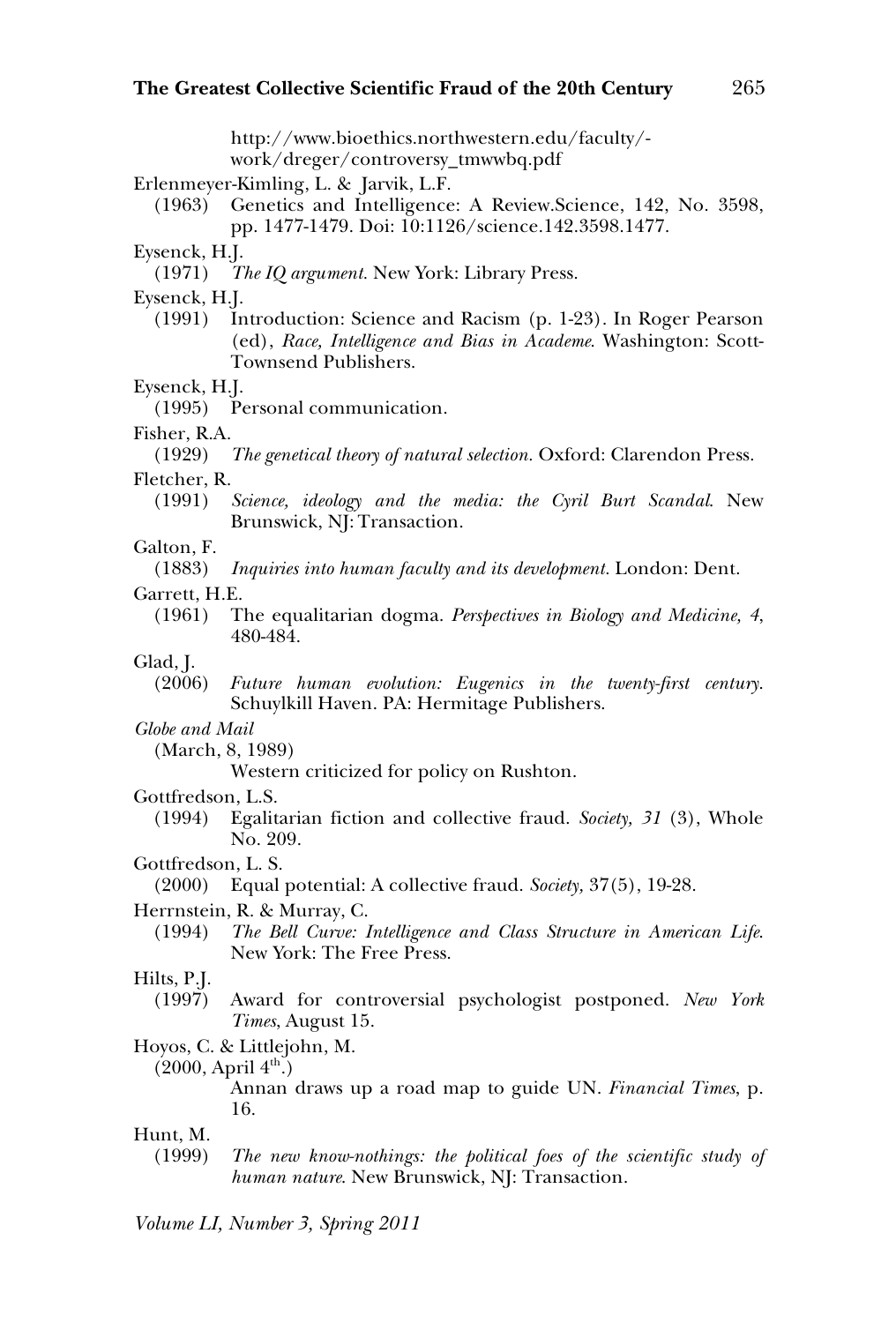| Huxley, J.S.           |                                                                                                                                                                                                                                              |  |
|------------------------|----------------------------------------------------------------------------------------------------------------------------------------------------------------------------------------------------------------------------------------------|--|
| (1936)                 | Eugenics and society. Eugenics Review, 28, 11-31.                                                                                                                                                                                            |  |
| Jensen, A.R.<br>(1969) | How much can be boost IQ and scholastic achievement.<br><i>Harvard Educational Review, (Preprint Series No. 2), 1-123.</i>                                                                                                                   |  |
| Jensen, A.R.<br>(1972) | <i>Genetics and education.</i> London: Methuen (New York: Harper &<br>Row).                                                                                                                                                                  |  |
| Jensen, A.R.           |                                                                                                                                                                                                                                              |  |
| (1980)                 | Bias in mental testing. New York: Free Press.                                                                                                                                                                                                |  |
| Jensen, A.R.<br>(1992) | Scientific fraud or false accusations? The case of Cyril Burt. In<br>D.J. Miller, & M. Hersen (Eds.), Research fraud in the behavioral<br>and biomedical sciences pp. 97-124). New York; Wiley.                                              |  |
| Jensen, A.R.<br>(1998) | The g factor. The science of mental ability. Westport, CT.: Praeger.                                                                                                                                                                         |  |
| Joynson, R.B.          |                                                                                                                                                                                                                                              |  |
| (1989)                 | <i>The Burt Affair.</i> London: Routledge.                                                                                                                                                                                                   |  |
| Langberg, K.           |                                                                                                                                                                                                                                              |  |
| (2006)                 | Gender-gap and pipeline-metaphor in the public research<br>sector. Main case: Universities in Denmark. Working paper<br>from The Danish Centre for Studies in Research and Research<br>Policy 2006/1. Aarhus: University of Aarhus, Denmark. |  |
| Leahy, A.M.            |                                                                                                                                                                                                                                              |  |
| (1935)                 | Nature-nurture and intelligence. Genetic Psychology Monographs,<br>17, 236-308.                                                                                                                                                              |  |
| Lynn, R.<br>(2006)     | Race differences in intelligence: An evolutionary analysis. Augusta,<br>GA.: Washington Summit Publishers.                                                                                                                                   |  |
| Lynn, R.               | (2001a) <i>Eugenics: A reassessment</i> . Westport, CT; Praeger.                                                                                                                                                                             |  |
| Lynn, R.<br>(2001b)    | The science of human diversity: A history of the Pioneer Fund. New<br>York: University Press of America.                                                                                                                                     |  |
| (2002)                 | Lynn, R., & Vanhanen, T.<br>IQ and the wealth of nations. Westport, CT: Praeger.                                                                                                                                                             |  |
| McHugh, P.             |                                                                                                                                                                                                                                              |  |
| (2010)                 | Immigration and the SPLC: How the Southern Poverty Law Center<br>invented a smear, served La Raza, manipulated the press, and duped<br>its donors. Center for Immigration Studies:<br>http://www.cis.org./print/immigration-splc.            |  |
| Malloy, J.             |                                                                                                                                                                                                                                              |  |
| (2008)                 | James Watson tells the inconvenient truth:<br>faces<br>the<br>consequences. Medical Hypotheses, 70, 1081-1091.                                                                                                                               |  |
| <b>New York Times</b>  |                                                                                                                                                                                                                                              |  |
|                        | (October 28, 1973)<br><i>Resolution against Racism</i> (p. 211).                                                                                                                                                                             |  |
|                        |                                                                                                                                                                                                                                              |  |

*The Mankind Quarterly*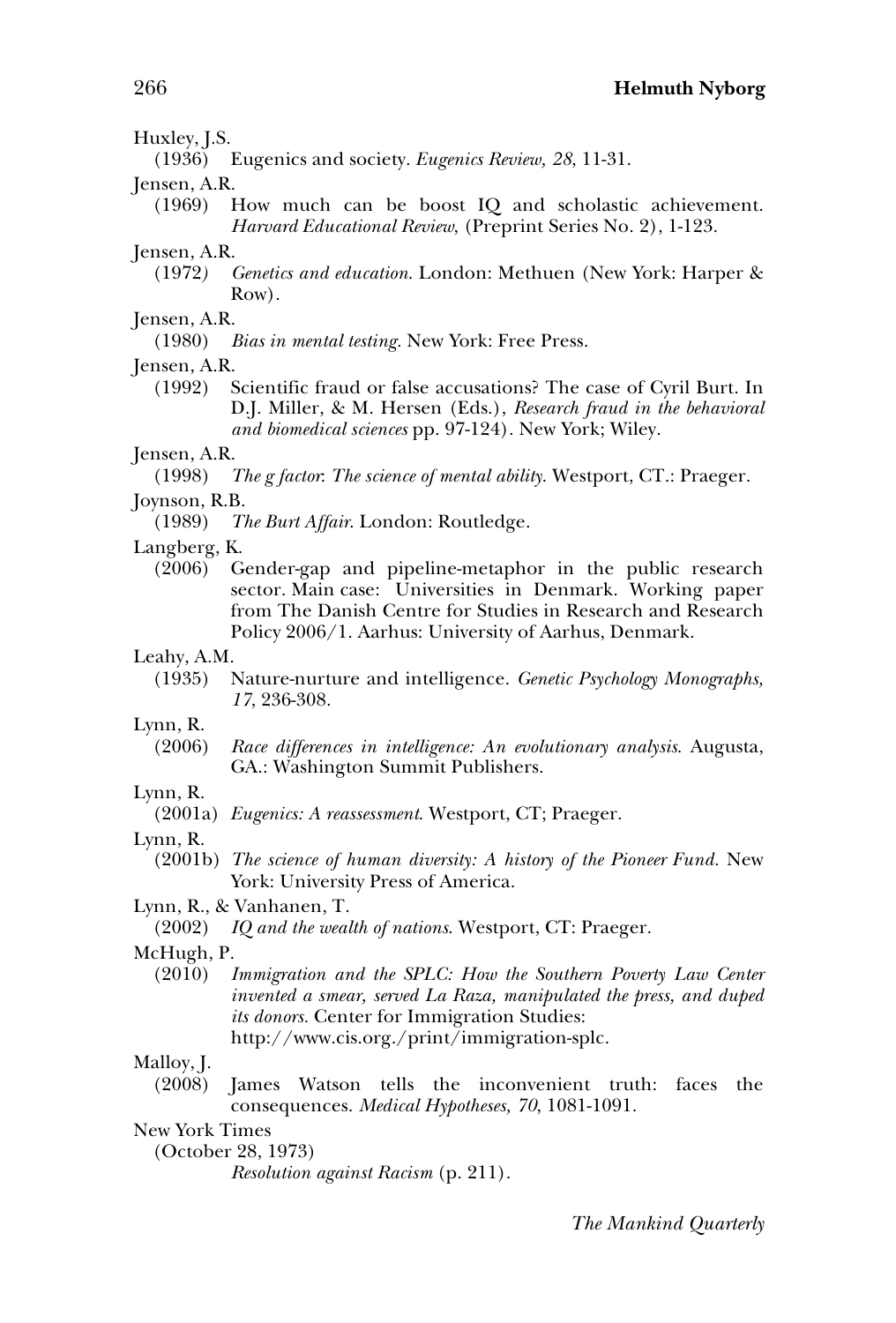## **The Greatest Collective Scientific Fraud of the 20th Century** 267

#### Nyborg, H.

- (1972) *Psykologi og genetik: Psychogenetik*. København: Dansk Psykologisk Forlag (in Danish).
- Nyborg, H.
	- (1994) *Hormones, sex, and society: The science of physicology.* Westport, CT.: Praeger.

Nyborg, H.

(2003) The sociology of psychometric and bio-behavioral sciences: A case study of destructive social reductionism and collective fraud in  $20<sup>th</sup>$  century academia. Chapter 20 in H. Nyborg (2003, Ed.). *The scientific study of general intelligence: Tribute to Arthur R. Jensen*. Oxford: Elsevier/Pergamon, pp. 441-502.

Nyborg, H.

(2005) Sex-related differences in general intelligence *g*, brain size, and social status. *Personality and Individual Differences, 39*, 497- 509.

#### Pearson, R.

(1991/1997)

*Race, intelligence and bias in academe.* Washington, DC: Scott-Townsend.

Rushton, J.P.

- Rushton, J.P.
	- (1995) *Race, evolution, and behavior: A life history perspective*. New Brunswick, NJ: Transaction.
- Rushton, J.P. & Jensen, A.R.
- (2005) Thirty years of research on race differences in cognitive ability. *Psychology, Public Policy, and Law, 11*, 235-294.

Rushton, J.P. & Jensen, A.R.

(2008) James Watson's most inconvenient truth: Race realism and the moralistic fallacy. Editorial in *Medical Hypotheses, 71*, 629-640.

#### Segerstråle, U.

(2000) *Defenders of the truth: The battle for science in the sociobiology debate and beyond*. Oxford: Oxford University Press.

Skodak, M., & Skeels, H.M.

(1949) A final follow-up of one hundred adopted children. *Journal of Genetic Psychology, 75*, 84-125.

#### Tanggaard, M.

(2003) Til venstre for midten (To the left of the middle). *Magisterbladet, 11,* 14 (in Danish).

### Tucker, W. H.

(2002) *The Funding of Scientific Racism: Wickliffe Draper and the Pioneer Fund*. Urbana, IL.: University of Illinois Press.

Weyher, H.F.

(1999) The Pioneer Fund, the Behavioral Sciences, and the Media's False Stories. *Intelligence, 26,* (4), 310-336.

*Volume LI, Number 3, Spring 2011*

<sup>(1988)</sup> Race differences in behavior: A review and evolutionary analysis. *Personality and Individual Differences, 9*, 1009-1024.